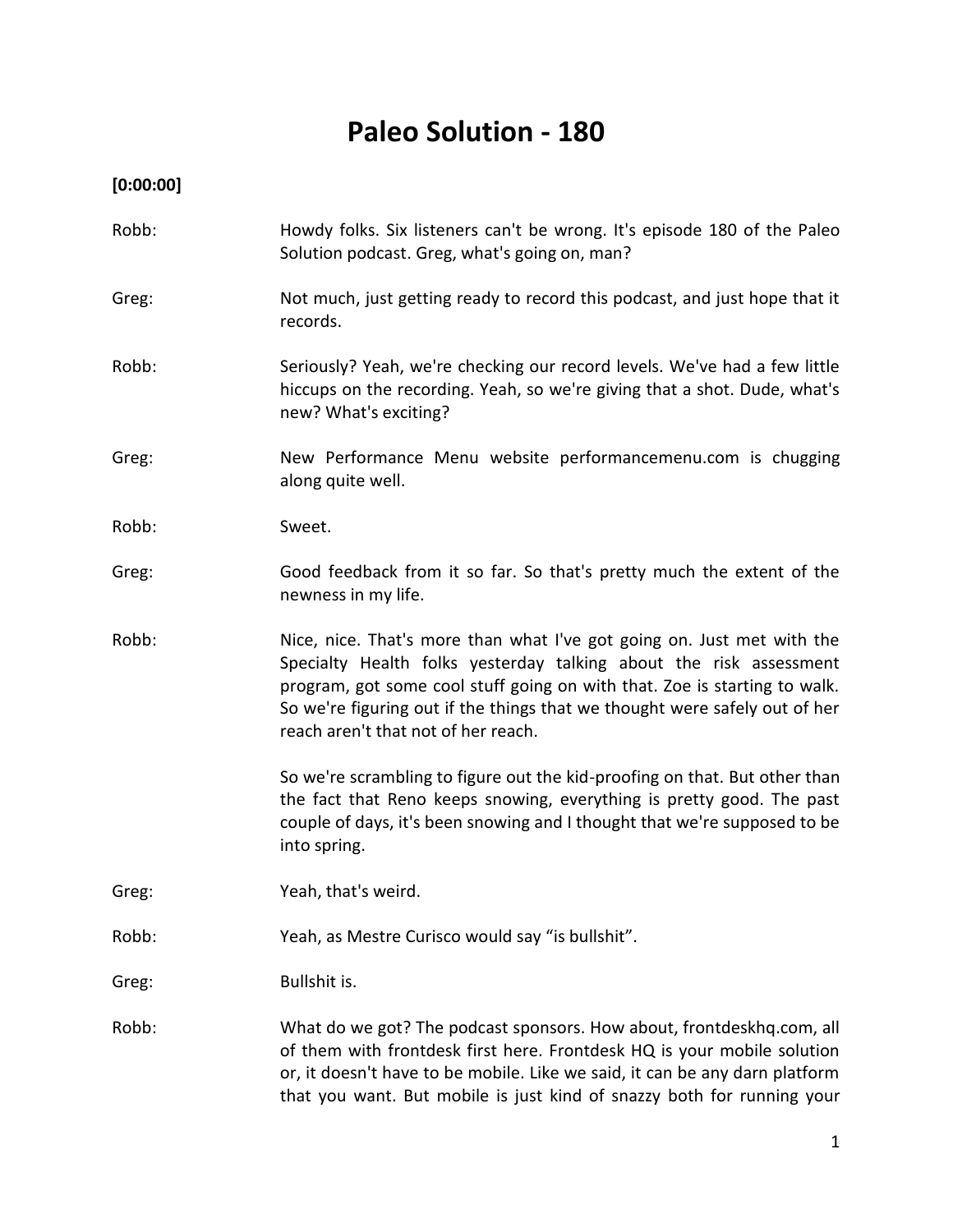service-based business, dog walking, kettlebells, crossfit, stroller striding, you name it, you can run your business with Frontdesk HQ. You can do frontend, backend billing, deal with scheduling, you know, all the fun stuff that goes into running a service-based business.

Then we've got the performance menu, the journal of nutrition and athletic excellence. You can read articles in like 50 different formats. You can read the whole article. You can read part of the article. You can get it on your smart phone. You can read it online. Greg, what else, can it just be tattooed onto your…

| Greg: | Kindle.                                                                                                                                                                                                                                                    |
|-------|------------------------------------------------------------------------------------------------------------------------------------------------------------------------------------------------------------------------------------------------------------|
| Robb: | You can pump it to your Kindle now. For the love of god                                                                                                                                                                                                    |
| Greg: | It's actually ridiculous how many options we've given you.                                                                                                                                                                                                 |
| Robb: | And Greg, what is that setting people back per year for Performance<br>Menu subscription?                                                                                                                                                                  |
| Greg: | \$30 for a year.                                                                                                                                                                                                                                           |
| Robb: | \$30.                                                                                                                                                                                                                                                      |
| Greg: | That's nothing. Or they can get really smart and go to a premium<br>subscription for a hundo.                                                                                                                                                              |
| Robb: | Nice. And what does the premium give them?                                                                                                                                                                                                                 |
| Greg: | It gives you access to every issue ever which right now, that means 522<br>articles. And you get also a 15 percent discount in the Catalyst Athletics<br>Online store. So you can get books and DVDs and all that stuff for a<br>premium subscriber price. |
| Robb: | So for premium subscriber, gets in there, you know, pulls out the<br>handout, a little bit less than \$10 a month, they get all of the back issues<br>which includes all of my work on Intermittent Fasting, Hormesis,<br><b>Historesis</b>                |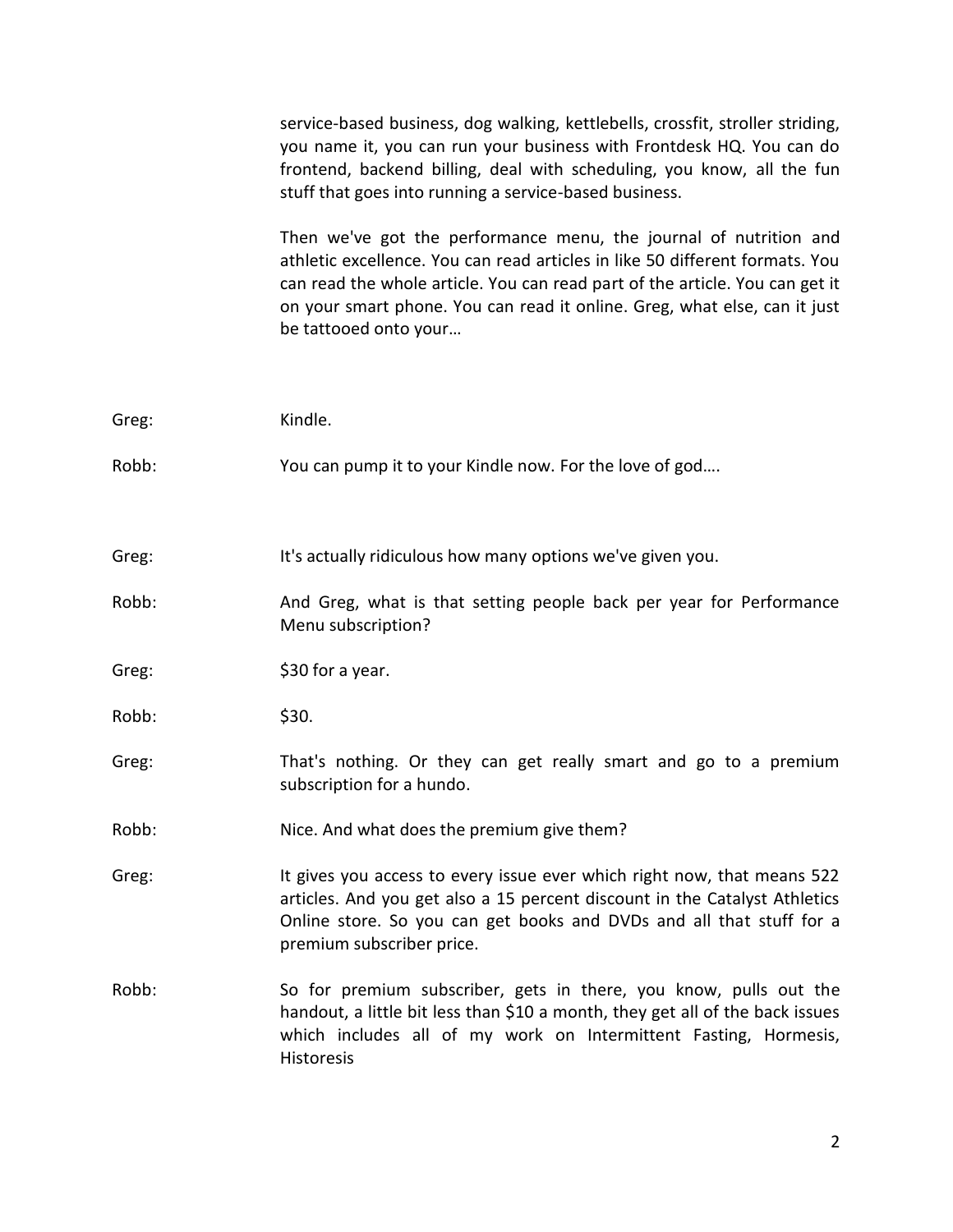If you want to play around with the zone, I wrote some articles on how to make the zone not so quite as badly as it does, and few other goodies. I think that focal point of fitness -- peace was born in there which was actually predated by years the understanding that longevity was actually the fourth or third access of fitness or whatever. I scooped many of fitness professionals on that one. So yeah.

- Greg: Aha, and it documented for the world to see. Surprise cockbags.
- Robb: What else do we have? Let's see here.
- Greg: Wellfoods.
- Robb: Wellfoodsco.com. Go grab some chow. Welbourn has been putting a lot of work into the kind of sport supplement line within Wellfoods. But we have some really Jim Dandy meat sticks, jerky, some almond cookies that are pretty, pretty solid. So check all that stuff out. Did I forget -- oh, the Bunny Ranch. I almost forgot the Bunny Ranch. How could I possibly do that?

Go to bunnyranch.com. Clearly, it's a not safe for work deal. It's an adult site, folks. It's a brothel. People have sex. There's boob. There's waginas. There's all that stuff. So, you know, be forewarned before you go check it out. But super cool folks out there. We will be doing another talk out at the Bunny Ranch here in a couple of months. So we'll give you an update on that.

## **[0:05:09]**

- Greg: Who's to the Bunny Ranch to talk? Only you Robb.
- Robb: Some dudes do, interestingly. It's funny. And then I happen to be one of those dudes. Probably because my wife knows I'm going out there. And she told me that she would have glitter detector that she could discern any type of nefarious activity on my part.

Greg: Nice.

- Robb: So we're good on that.
- Greg: Cool. All right, well, I think that about sums up the sponsorship part of the podcast.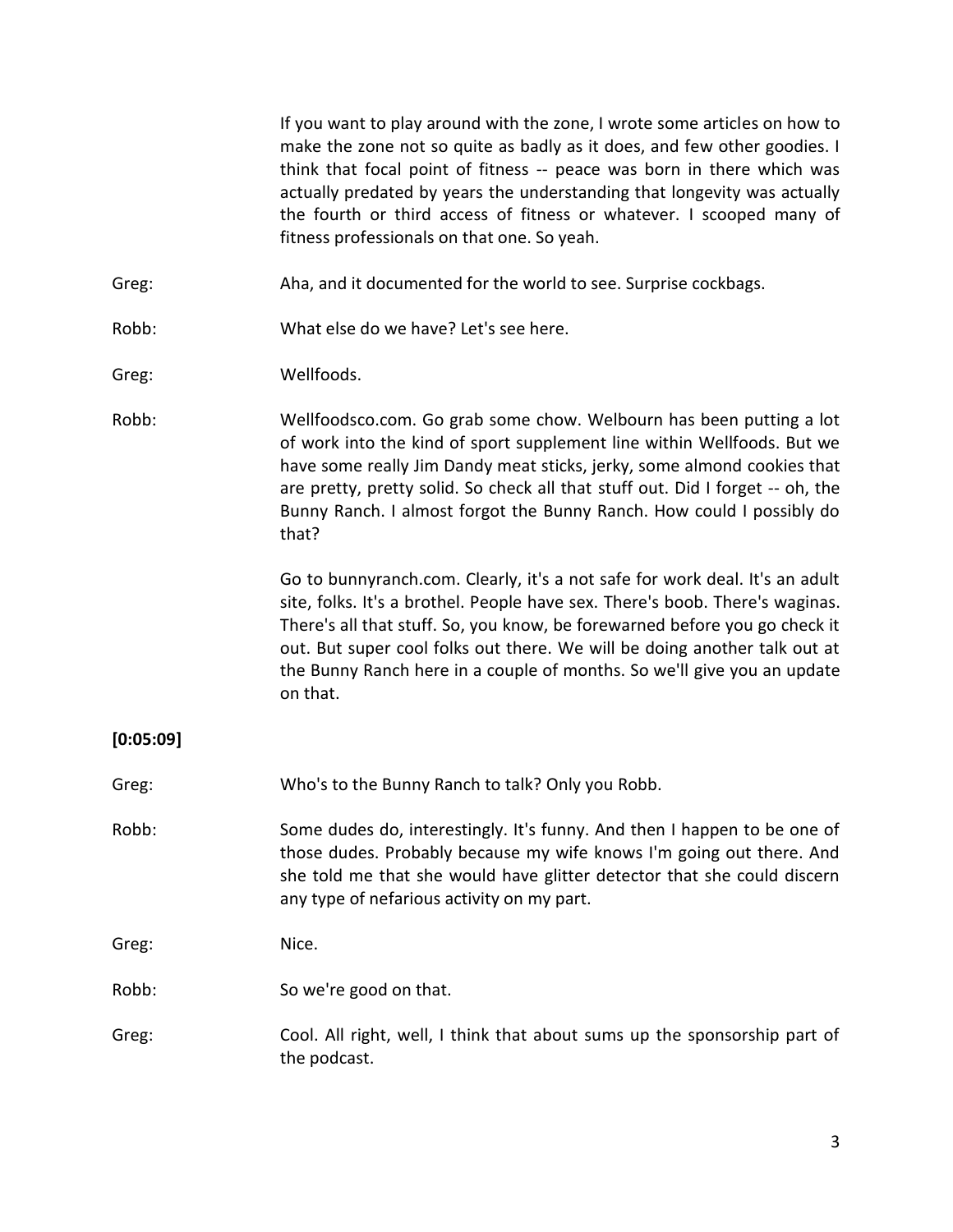| Robb: | Indeed, indeed. It could sum up the whole podcast actually. We can wrap<br>probably. People would be better off for the brevity, but I guess we'll<br>muddle through nonetheless.                                                                                                                                                                                                                                                                                                                                                                                                 |
|-------|-----------------------------------------------------------------------------------------------------------------------------------------------------------------------------------------------------------------------------------------------------------------------------------------------------------------------------------------------------------------------------------------------------------------------------------------------------------------------------------------------------------------------------------------------------------------------------------|
| Greg: | All right. It is our duty. Okay, let's see here. This first one is asking me for<br>an opinion to it, and I don't know if I have one. So I hope yours is good<br>Robb. Anthony says, hello, I heard Chris Kresser have a cool answer to<br>what his definition of helpless. I was wondering what you and Greg's<br>answers are.                                                                                                                                                                                                                                                   |
|       | Question two, I was drinking water everyday out of a Styrofoam cup. Am I<br>going to die earlier than the palm reader told me? Or did she know about<br>the Styrofoam? Stop spreading the good Paleo word, the more people<br>that listen and learn, the less food for me.                                                                                                                                                                                                                                                                                                        |
| Robb: | That's                                                                                                                                                                                                                                                                                                                                                                                                                                                                                                                                                                            |
| Greg: | So Robb, what is your cool definition of fitness? Or sorry, health.                                                                                                                                                                                                                                                                                                                                                                                                                                                                                                               |
| Robb: | Well, I wish that you put Kresser's definition in there so I could pinch<br>something out of that.                                                                                                                                                                                                                                                                                                                                                                                                                                                                                |
| Greg: | I just want to reword his.                                                                                                                                                                                                                                                                                                                                                                                                                                                                                                                                                        |
| Robb: | Yeah. Because Chris is like 15 times smarter than I am. So I guess my<br>definition of health is something to the effect that you have strength<br>conditioning, mobility, cognitive function, immune function that allows<br>you to both do all the things that you generally want to do and are<br>resilient to the vagaries that life can throw at you like if your kids get sick<br>and you need to be up a couple of days with them, if you need to do a<br>cross-country drive or something like that -- you can weather it out.                                            |
|       | I still am continually impressed with Art Devany. The dude is pushing 76<br>and he is lean and strong and jacked and smart. When we did our peace<br>out in New York, he had just had some eye surgery maybe two weeks<br>before ABC Nightline show was to be filmed in New York. And then Art<br>lives in Southern Utah. So he had to drive to New York in three days<br>which is a not insignificant drive, just as a baseline, but he couldn't take a<br>direct route because of the eye surgery. He couldn't go over any<br>mountain passes that were higher than 2,000 feet. |
|       | So he had to like drive down through the south and then like skirt the<br>Appalachians and he had to reasonably circuit his route and he drove<br>750, 800 a day on these days and then showed up and was a little tired,                                                                                                                                                                                                                                                                                                                                                         |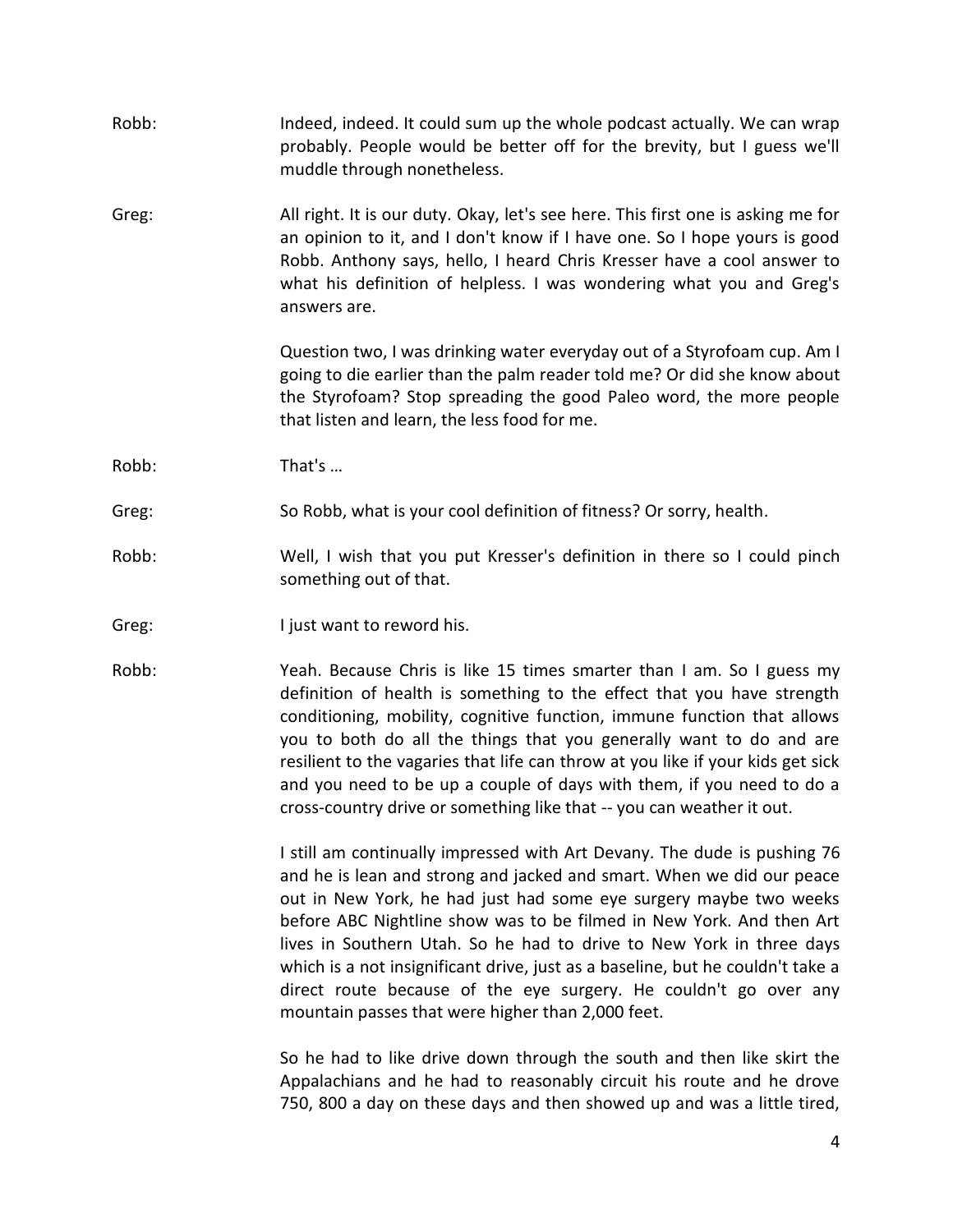but did a workout with us and was totally on it. And so for me, kind of what Art has got going on where he is lean, strong, musculary, does the stuff that he likes to do. He rarely gets sick. He's probably going to live to be 90 and then keel over and croak and that will be that. That seems pretty solid to me.

Greg: Yeah, I don't know that I have a whole lot to add to that. I mean, honestly I don't mean to be like a smart ass, but I kind of like the standard dictionary definition of health which is just the absence of sickness. Wherein, it just means that you're functioning properly. There's no problems. I don't really think fitness and health are the same thing. I do think those are different things, and I think they go together obviously.

> But I do think fitness is somewhat circumstance or task specific. So I don't think you can wrap them up neatly into one definition unfortunately. And then I know that bums a lot of people out. But that's just me, I'm a bit of a curmudgeon.

- Robb: And you do ...
- Greg: And I'll probably die at 45 so ...
- Robb: But leave a good-looking corpse.
- Greg: Yeah, exactly.
- Robb: Question two. Drinking water out of a Styrofoam cup everyday. You know, I don't think you're going to die from it. Penis may fall off, but we won't worry too much about that. You know, my big concern with like any type of plastic item is more if you have some sort of high temperature associated with the plastic item. Like I really wouldn't be fired up about microwaving of water in a Styrofoam cup and then drinking it.

### **[0:10:01]**

If I'm freezing my fanny off and somebody gives me a cup of hot coffee or something in a Styrofoam cup, I'm probably not going to turn my nose about it, the one of two that that happens. But on a daily, the temperature deal is really the big piece to that. And then also if you were to let's say, brew some whole whipping cream in with the plastic container, you know, you got a, you have a Styrofoam cup, hot coffee, lots of whole cream, the plastics and plasticizers are lipid soluble. They're nonpolar. And so I wouldn't throw a bunch of like whole whipping cream or like just feel the cup with coconut oil. I wouldn't drink that. That seems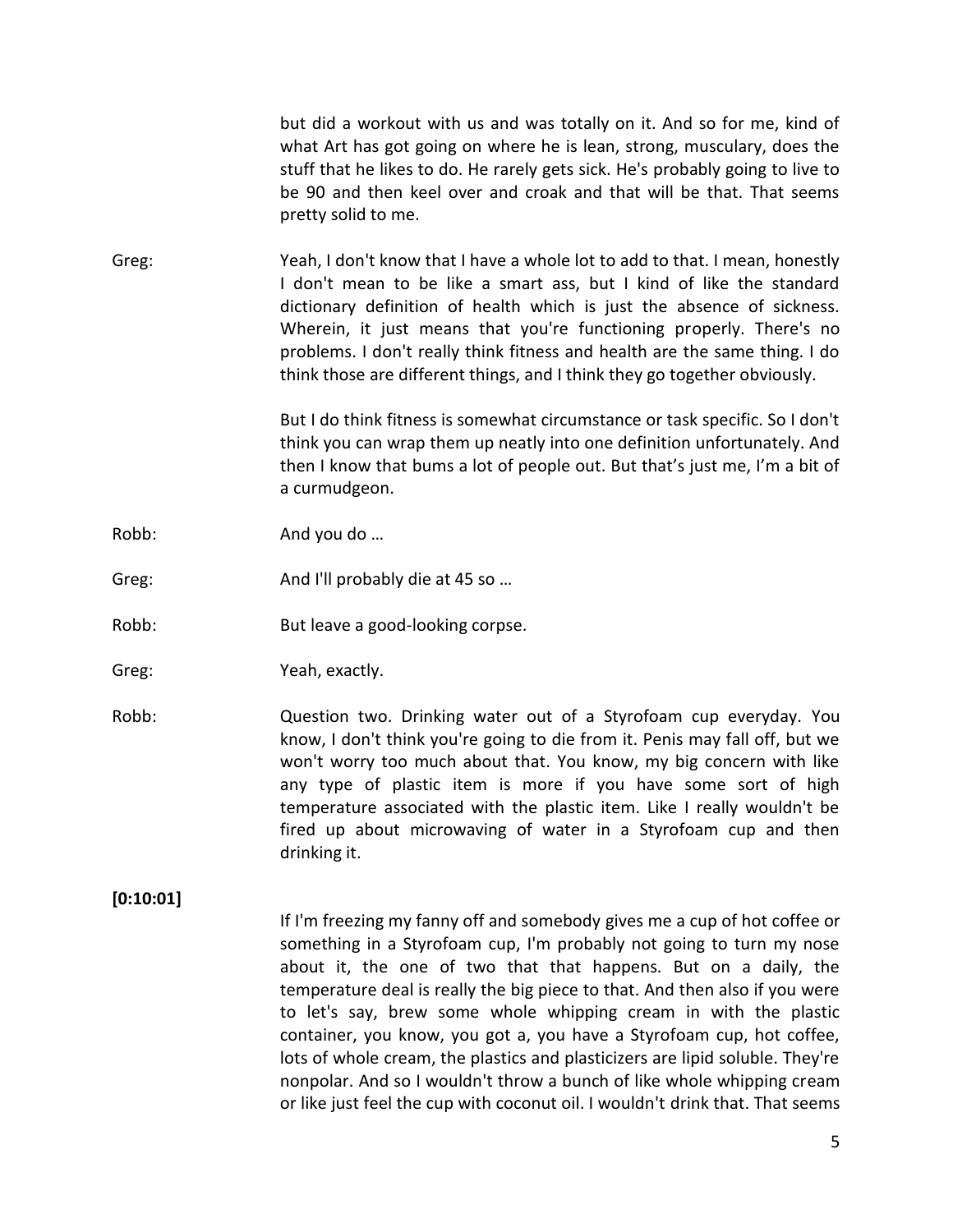like a legitimately bad idea. But other than that, I wouldn't really be too freaked out about it.

Greg: Sweet.

- Robb: I know Greg would just live with reckless abandon and wouldn't really give too much thought about that one way of the other.
- Greg: Live dangerously. Yeah, no, I don't, that stuff, it does worry me a little bit. But I get more worried about the kind of estrogen type stuff than I do about any other health related thing.
- Robb: Yeah, yeah. I think xenoestrogens are a big potential problem. I'm bummed that there aren't more xenotestosterogen agents, but what are you going to do?
- Greg: Seriously. It's bullshit. Okay, all right. Let's see here. Checking in from an old listener looks like. Nainoa, I'm so sorry, I know mispronouncing that name. But I'm not Hawaiian or Polynesian of any kind. Aloha my idols, I am back. One of your original six listeners and benefactor of episode 29's great advice. Thank you.

I'm going to buck tradition and just start with my question. Do you think that there could be a special Paleo intervention for food addicts? Some examples might include weighing and measuring or an addiction program. I wonder what the research might say about a detox period where you avoid intense flavors and even mixing food to change the pathways in your mind.

Update. Since episode 29, I lost well over 45 kilos from as high as 159 kilos to just over 90 now. From a 54-inch waist to 34 now. I did it all without exercise until most recently. So I am not the beast I was when I last wrote. But I've been greasing the groove and doing power to the people and can feel my Polynesian genes activating and my new body is revealing a previously hidden side of my athleticism.

Just "going Paleo" didn't work for me. I would be able to eat Paleo for a good month or two but still couldn't lose weight because first, I could just down that much nuts, fruits, and sweet potatoes. Secondly, I could not let go of the freaking cheat night. I needed my fix.

Unfortunately, the binge nights turned into days and I stayed fat. I lost my weight during a 12-step food addiction program that is pretty Paleo. For my detox, I've eaten eight-ounce Greek yogurt, six-ounce fruit, and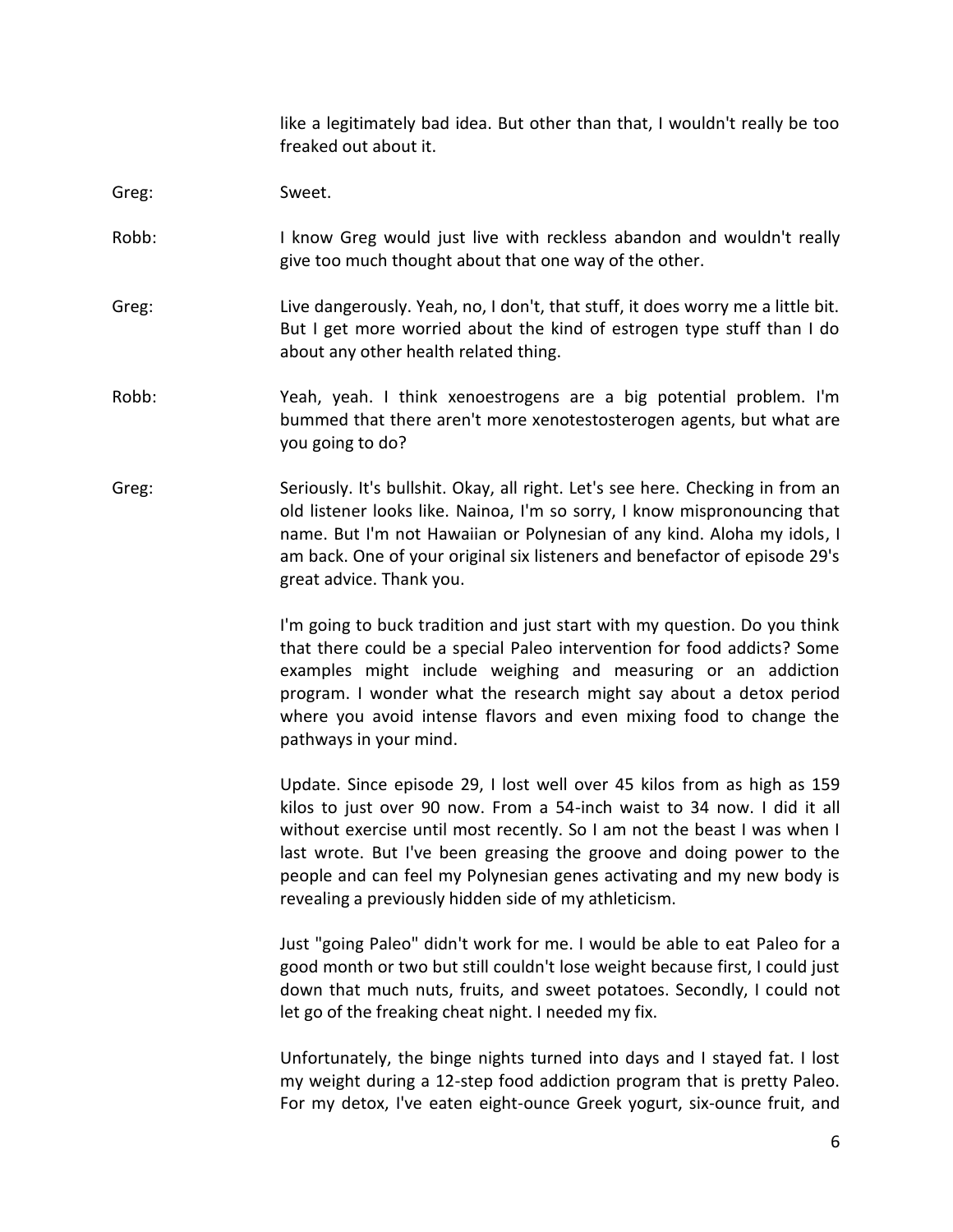one ounce of oatmeal for breakfast. Dinner and lunch are six-ounce lean meat, 10-ounce cold veggies plus one tablespoon no carb dressing and six-ounce steamed veggies.

I ask this question because I feel that maybe those who fall to the cracks not for lack of will power or guts but who like me suffers from an addiction to food. They may come off weak or stubborn. But in reality, are just slaves to the chemistry of their brains. Maybe more could be reached with the special addiction intervention. Thanks for all you do. I am personally so grateful to you.

Robb: Man, one, that's just a really kickass story and phenomenal transformation. And I think it just illustrates that, you know, we have some general guidelines that I think that people hopefully within striking distance of having something that works, but then we need to stay open to having different tools.

> You know, I'm not at all an addiction expert, not even remotely -- you know, coffee was main vice. I've stayed clear of the white drugs because everybody in my family seems to have multiple chemical dependency issues. So I've been around addiction enough to know that I don't want to get addicted too much of anything.

> I've been able to, for the most part, I guess dodged the food addiction piece. I know Stephan Guyenet has talked about trying to restore the normal neuroregulation of appetite. He will recommend single foods so would eat some protein and then at another meal, you would some starch and in another meal, you would eat some veggies. No seasonings, no nothing, like not mixing foods, just as basic and plain as you can get.

> And the deal with that is that we start rewiring the normal neuroregulation of appetite, so we can actually taste things and feel textures and we can smell the food while we're eating it and chewing it and everything which all of that stuff plays in the satiety circuitry. And it's interesting even as you point is out here that even our good old classic Paleo foods, they can be over consumed.

## **[0:15:01]**

You know, clearly, I talked about that in my book. We've talked about that elsewhere. For a lot of people, that's a good enough step, just eating basic Paleo. But for a lot of people, they need to take some further steps. The weighing and measuring piece is interesting to me because that is something that in my clinical practice for running a gym, I've actually seen people go off the deep end with that and actually get some eating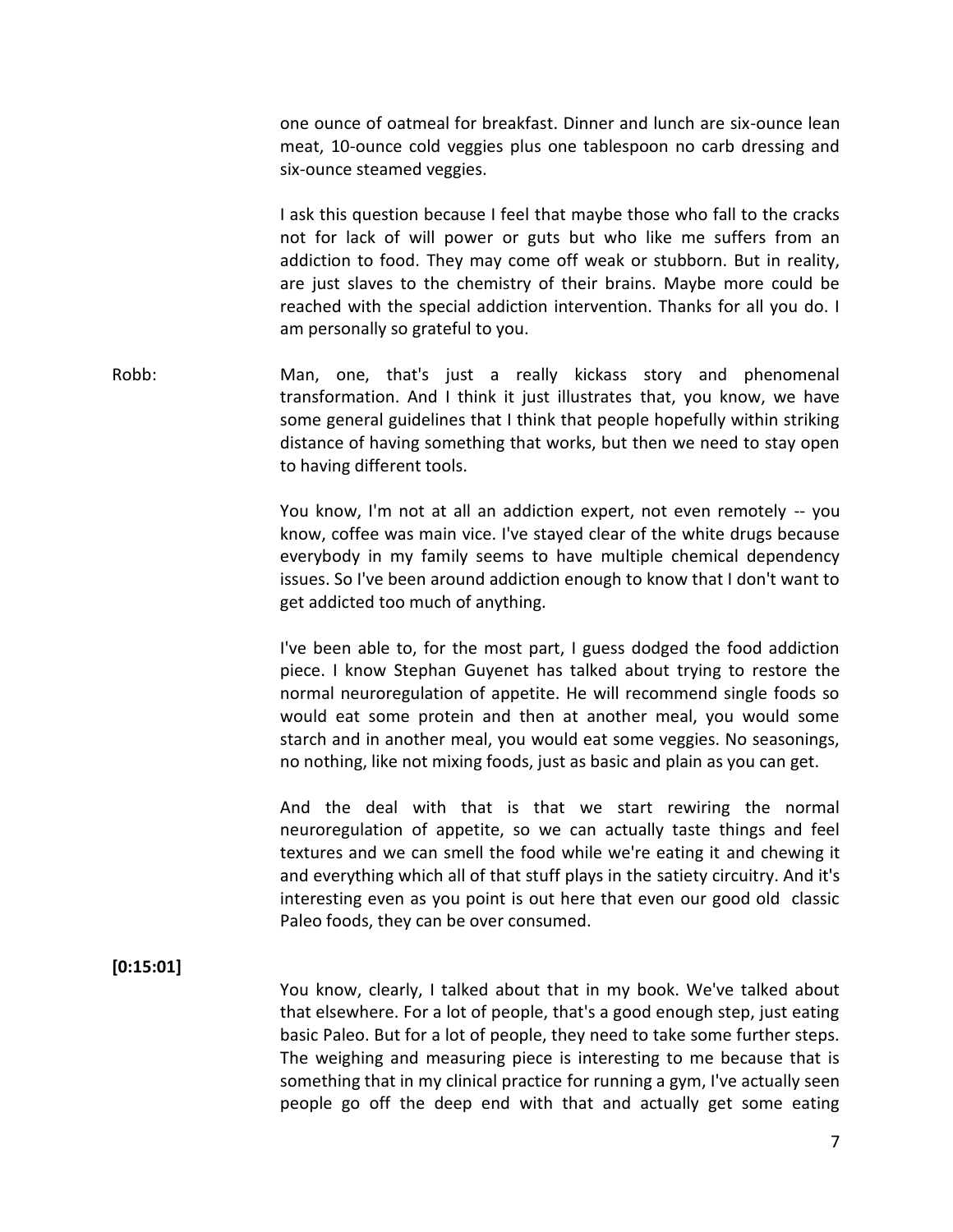disorder and anorexia, bulimia type stuff. So I've been really nervous about that.

But it sounds like the weighing and measuring of the food was actually part of your 12-step food addiction program. So I would actually be really interested to learn more about that because I've honestly been nervous about that stuff.

So I think that there certainly are a number of people who would benefit from more information, more guidance in this area. Like I said, it is just not my area of expertise at all. But it seems like a smart kind of option that somebody can put together which is kind of evolutionary medicine oriented food intervention that it helps rewire the normal circuitry. And then you get back in and just like addicts in other situations, you have to get out and live the rest of your life and figure out how to interact with those items which are triggers in the food addiction pieces, is so challenging because you have to eat.

Like, you know, if you're a heroin addict, like you could cut out your friends and quit being a rock star or whatever, this allows you to have access to that stuff and clearly, you can always seek it out and that stuff is always available even though it's illegal and all the rest of that stuff.

But if you found it once, typically, you can find it again. But there are, whether it's alcohol or illegal drugs or whatever, I think that there are easier ways to create a barrier between yourself and interacting with those items. Whereas food, you are going to eat. And the challenging food items which is virtually everything under the sun at this point, those are going to be around you constantly.

And so, like it's a huge challenge, and I have no real depth of knowledge in that other than I think that there are some good ideas as far as limiting the complexity of foods and limiting seasonings and really trying to focus on reestablishing the normal neuroregulation of appetite. And then I think all the other pieces come into play, you know, getting good sleep, getting some exercise, having a normal photo period so that the wake/sleep cycles are good. And those things play into normal neurochemistry, like I think we tried to stack the deck as much as we can on just generally being healthy and feeling good and making sure that the brain is firing on all cylinders. And I think that that's within my sphere of knowledge and experience, that's the best that we could do.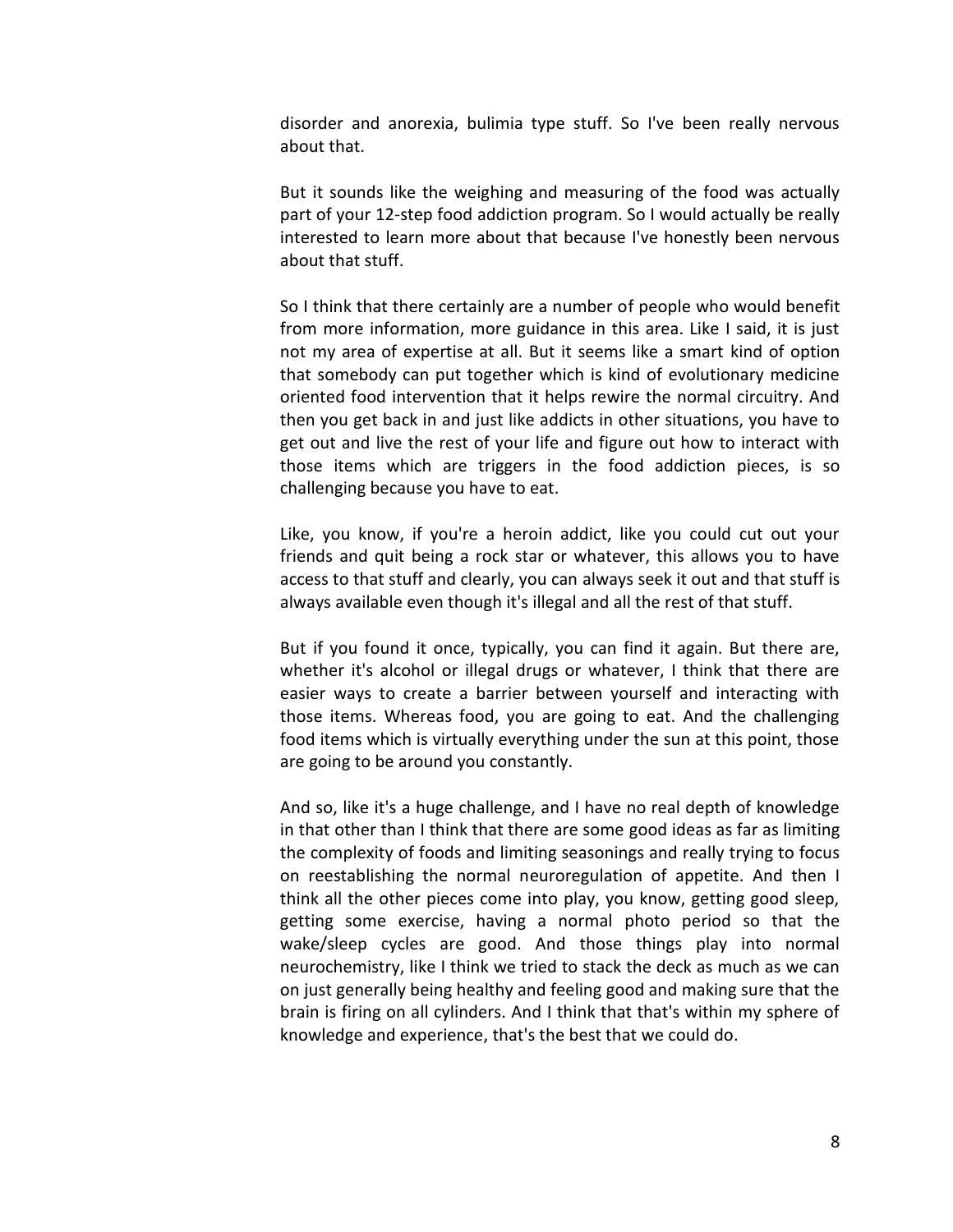And then beyond that, like this 12-step program, it'd be really interesting as somebody tackled it from an evolutionary biology perspective for sure. You got anything?

- Greg: I was just going to suggest that she start smoking. But I was just going to suggest that she start smoking, but I don't think that's probably the best way to go about this.
- Robb: Trading one for another, yeah, yeah, yeah. It's the methadone.
- Greg: Protocol.
- Robb: I like it.
- Greg: Okay, let's see here. Michael says, have you guys read or heard about this and there is a link to an article on robreinhardt.com. So this article is very seductive to read. It goes against everything we believe right now. But the effects in media have extrapolated, it could have on world hunger, agriculture, obesity, food, poverty, and the military are profound.

Ignore the name, it's not solely based from what I can see. I think it's called soylent me. It's people. In having followed FDA recommendations, I'm sure we could get things to a much better place for tweaking the formula provided with what we know as a community. What are your thoughts? What would the long-term effects of living on an adult formula be?

Robb set up a site to enlist recruits for informal trials. Greg, you're going to hate it I'm sure. This could be a revolution and cutting food expenditure, waistlines around the world, and in doing so ramping up overall productivity for those willing to forgo the enjoyment of food. Oh boy. Robb, you got to lead on this one.

Robb: You know, it's really interesting when we look at like the Roy Wolford life extension attempt, the CRAN, caloric restriction and adequate nutrition. That wasn't far off to this in some ways. They were eating whole foods for the most part and then taking some nutritional supplements to kind of fill in the gaps.

**[0:20:00]**

Do I think that somebody could eat this way long-term and be healthy? Yeah, I think you probably could. Looking at our previous question in dealing with food addiction and stuff like that, like it's interesting like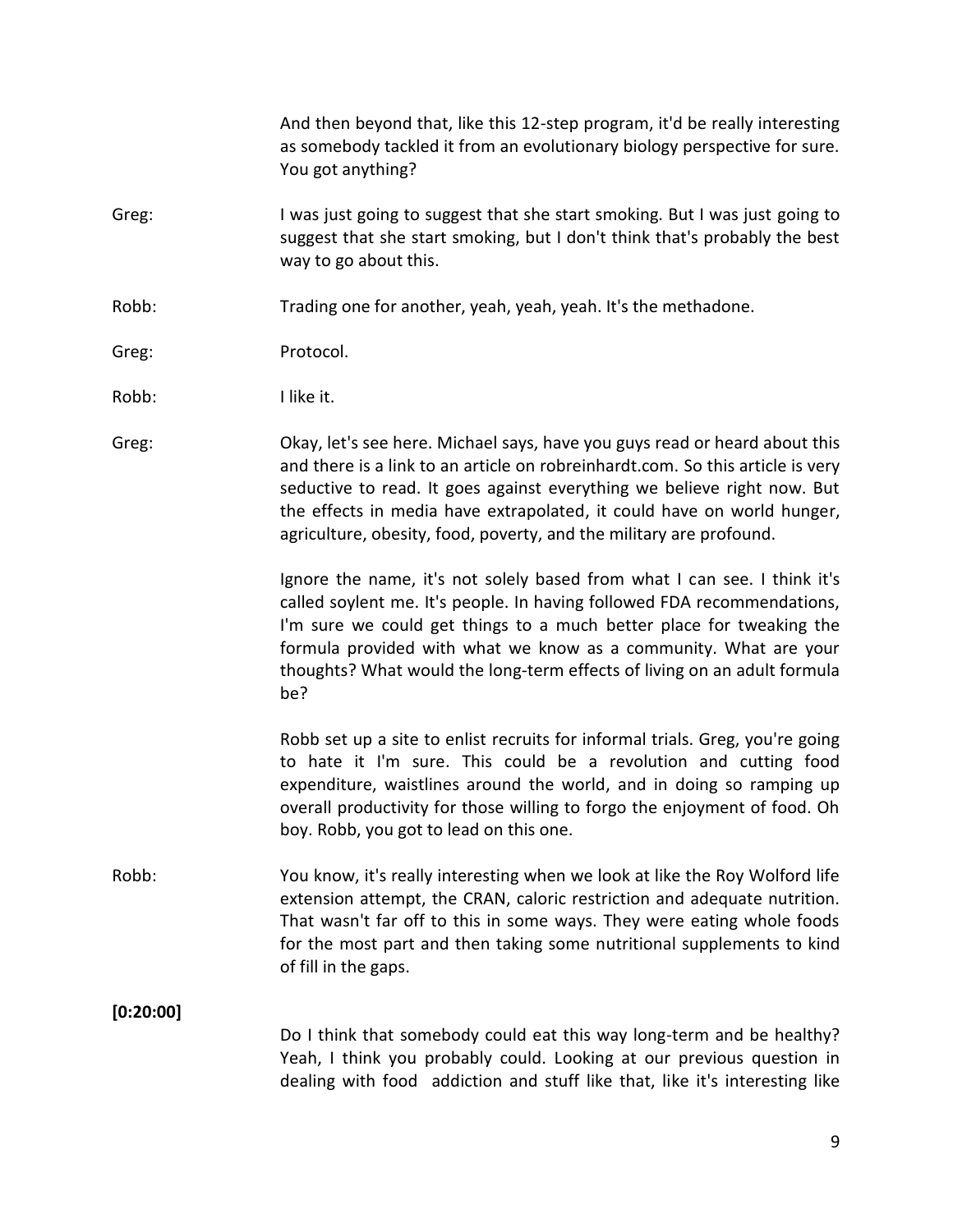Hamilton Stapell, he's a professor of history at State University at New York in New Paltz.

He did a talk at AHS last year, talking about the history of the ancestral health movement and kind of some parallels between ancestral health, Paleo and the physical culture movement of the early 1900s and then this year at PaleoFX, he did a talk kind of looking at the current state of the ancestral health movement.

He did a survey which he had like almost 5,000 respondents to the survey and people in the ancestral health movement are largely highly educated, reasonably well off, et cetera, et cetera. And what he found, and this just kind of validates what we've seen before. People kind of eating Paleo, they seem to come from two highly motivated extremes. One is from people who are sick and the other one is from people who are looking to gain a performance edge. And so these people are highly motivated to do something different.

And he's very kind of morose about the likelihood of the Paleo diet, ancestral health concept really going mainstream. And if you look at veganism, I think it's got like maybe veganism, vegetarianism, it has maybe like a 1 percent penetration into the population. I think that you get a little bit more than that at various times.

The fact that you can eat vegan Hockey Pucks made out of sugar and starch and they taste pretty amazing, I think that that kind of greases the wheels on that a little bit. But still, like that concept has been around a long time. There's all those kinds of moralizing around it and whatnot. And you have a limited buy-in on the topic. And so if we head further over and start asking people to eat nutrient enriched protein powders basically, I just don't know that it's really going to get any type of traction.

As it is, we're asking people to eat bacon and steak and sweet potatoes and we get some people who twist their panties and get all of it bent out of shape at that, because we're suggesting that they don't eat Eggo waffles every single day. And it's just too onerous a gig for them to eat meat, fruit, veggies and sweet potatoes for the most part.

So if we're facing a situation where food like that is maybe not going to be palatable enough to get people get off of big gulps and Twinkies then I don't know that we're really going to get any type of a buy-in on this other thing. And some of the sustainability piece on this, I didn't take a huge amount of time to look at that, but you still have to produce this stuff. Like I've had a blog post I've been working on.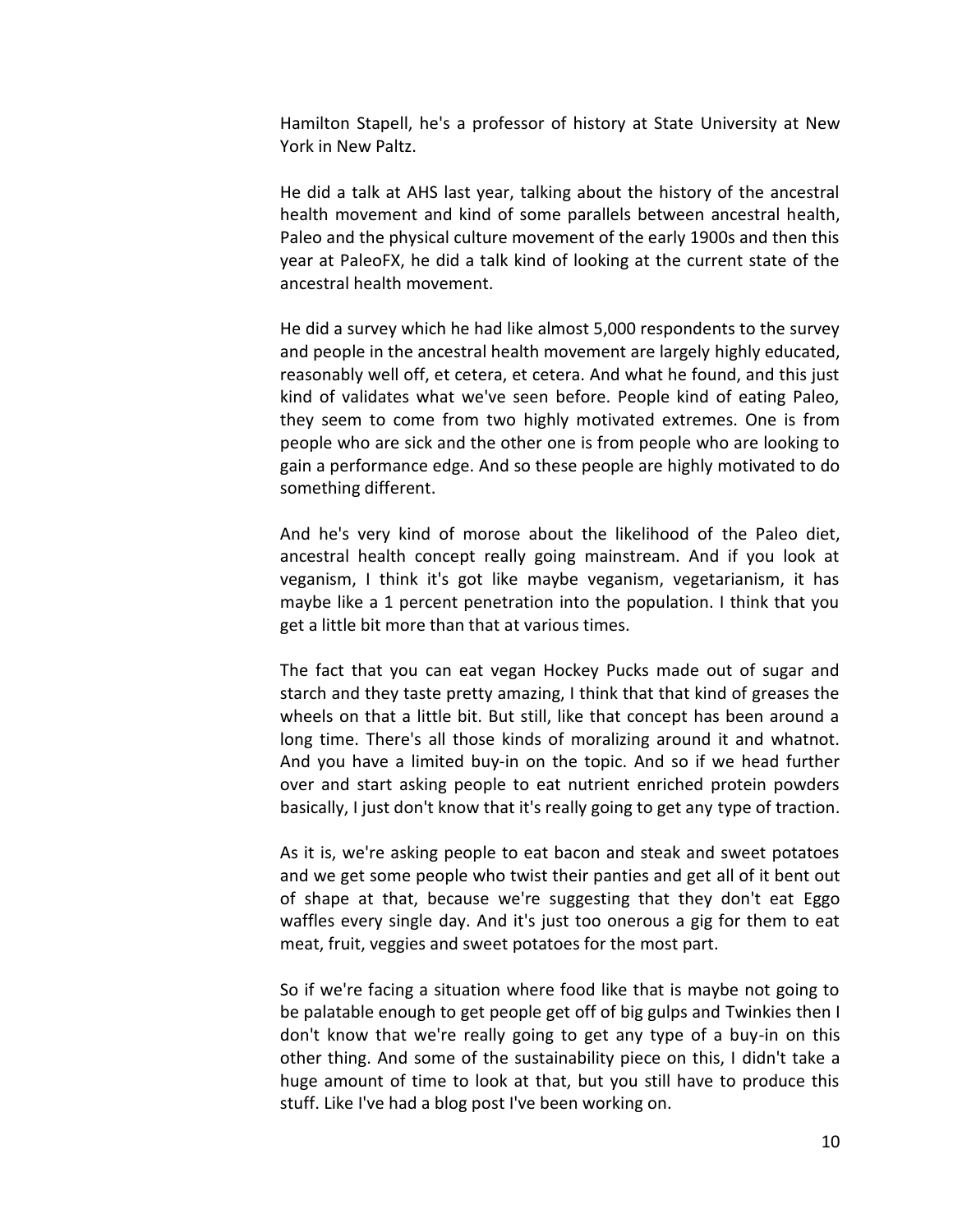Virtually all of the vegan athletes I've ever followed, all of them use protein powder which is kind of funny to me because they make this point, they're like you don't need protein from animals to be successful. But what they show is that you definitely need protein levels above and beyond what you can get from beans and rice to be successful, otherwise they wouldn't do the hemp protein and all the rest of that stuff.

But people completely neglect the energetic cost of producing that stuff, processing it, putting it into a can, all the rest of that. It might end up being a little bit more energetically feasible than say like grain-fed meat, but it definitely isn't going to be better than grass-fed meat. So from the sustainability standpoint, I would just be interested in getting in and taking a bigger look at all that stuff.

So I don't know that it's immediately as great an upside as what they're saying. Maybe it is, but I haven't done that much look into it. So I guess to recap, I think you can probably eat like this long-term and probably be just fine. I don't know that you're going to produce any type of earthshaking athletic performance on it, but I guess similar to the health question, you could muddle along and possibly show no overt signs of illness.

If it is really soy-based, it would be interesting to know the goitrogenic effects on it that somebody consuming a ton of this stuff and whether what that would mean for their thyroid as far as long-term buy-in. If Paleo is fringe and is unlikely to go mainstream, then this is really, really freaking fringe and definitely not going to go mainstream.

Like if we can't fire people up about having some bacon and eggs and fruit for breakfast, I don't know that we're going to get them really fired up about Soylent Me over the long haul.

### **[0:25:03]**

Greg: Yeah.

Robb: Great thoughts.

Greg: Yeah, I mean I would agree with that. I don't see how really this is a solution to anything at all. And maybe I'm incredibly cynical which I am admittedly. But when you think about the oh, we're going to solve world hunger and all that stuff, sustainability with a product like this, it doesn't make any sense because like Robb said, you still have to produce it. And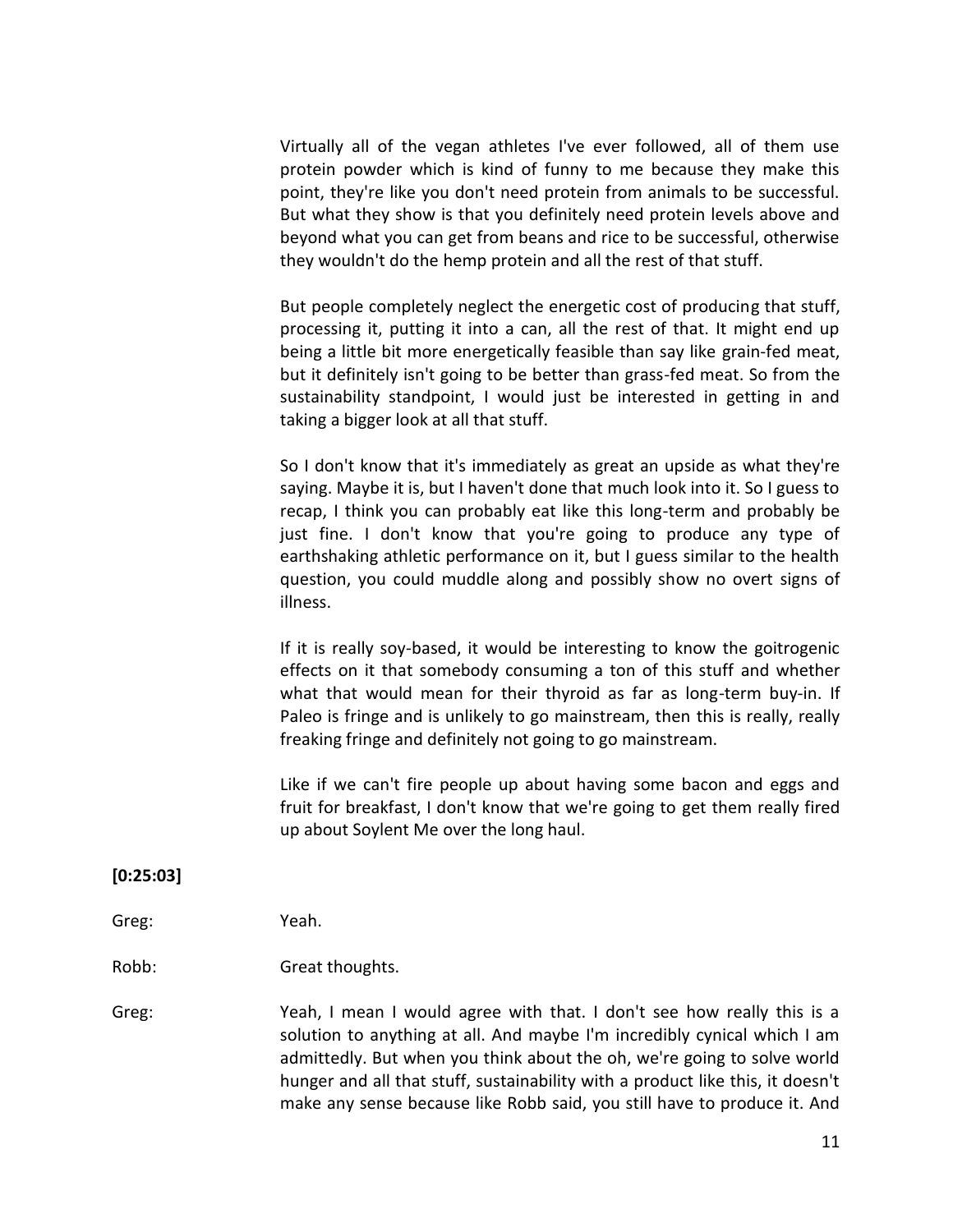that means you still have the people now who are currently basically dependent on someone else to produce and provide their food, they're still going to on that same position.

It's just going to be this food instead of a different kind of food. And it doesn't address any of the actual underlying problems which is the fact that we have an exploding population and we don't know how to support it in a sustainable manner.

So I just, I don't know, maybe I'm a dick and I'm in worse mood than usual today, but I just don't get it. I don't see how this is going to help anything. And you're going to have people drinking what looks like cups full of piss instead of being dependent on someone else's corn meal and rice or whatever. It's just -- yeah, sorry. Terrible.

Robb: This one to me is a little bit like the 20 diet experiment where you had the chubby nutrition professor who ate nothing but Twinkies, but calorie restricted and lost weight, improved his blood lipid, blood parameters but was still chubby at the end of the experiment and got a bunch of hoopla.

> The hormonal underpinnings of health and wellness and body composition are clearly important. I think as time has gone on, I've shifted more and more towards the little bit more of a calorie being very, very important in this whole story. But clearly, event that has new ones to somebody who has low thyroid or their growth hormone signaling is buggered or they're insulin resistant and we're going to get very different effects versus if all that stuff is normalized. And yeah, yeah. So yeah. Let's just look out one day.

Greg: Yeah. Boy, okay. Glycogen storage and depletion. Thomas says, Robb and Greg, I've been listening since day one and can't get enough of the invaluable information and witty banter. Keep it up.

> Even though I've given it a gentlemen's try, I can't seem to find any definitive information on the amount of glycogen that we burn at a resting and/or sleeping state. I feel like I need to know this stuff for a cyclic low-carb or back loading to be effective. I also can't find info on the amount of consumed carbohydrates we can convert to glycogen in post workout and during other parts of the day.

> I'm just trying to kick some ass like everyone else. Please help me kick some ass.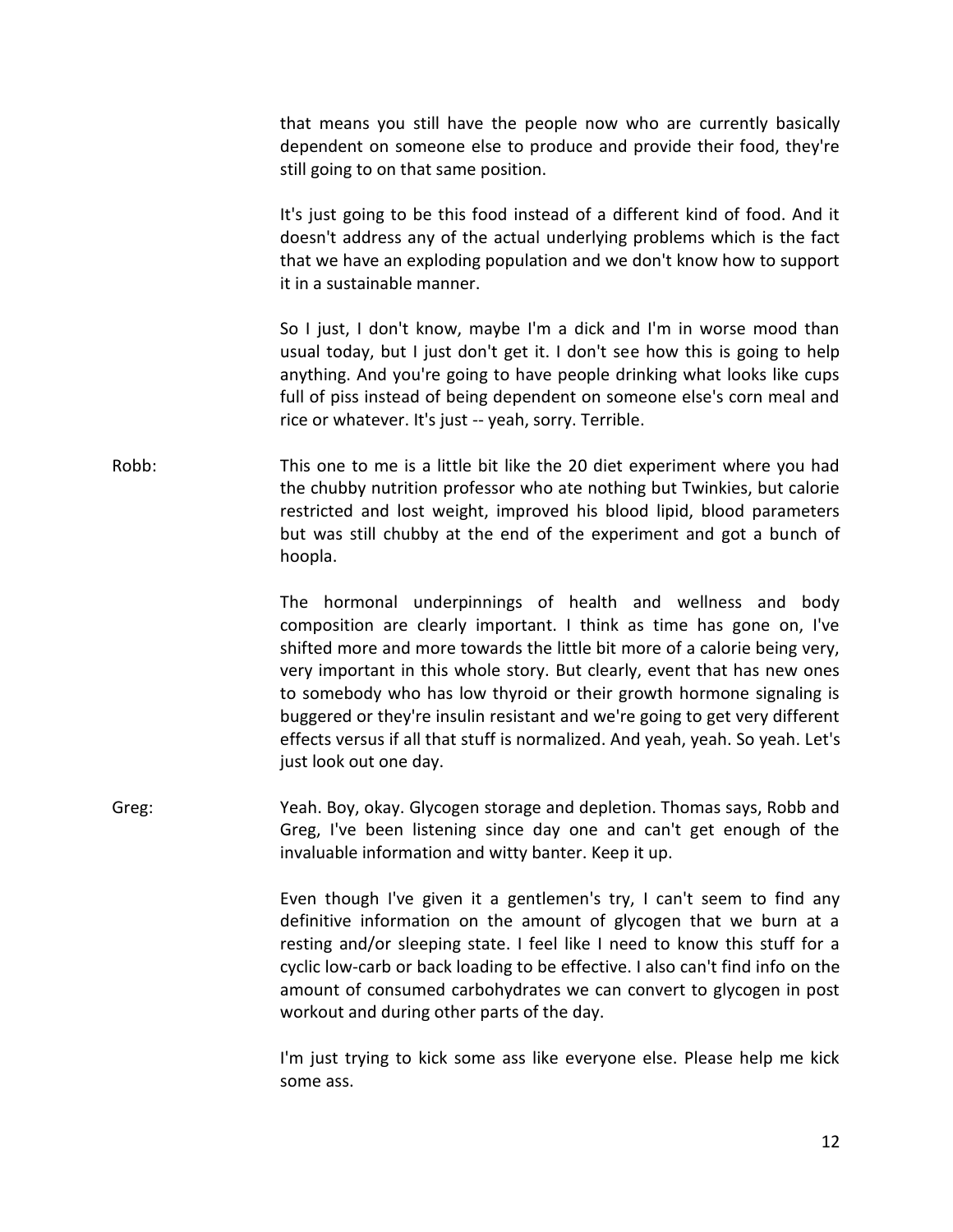Robb: Oh man. So I'm assuming that we're talking liver glycogen here. And there are some rough numbers of that. I mean the reason why you probably didn't find anything is nobody knows. Like there are some rough guidelines that if you've got your typical like 70 kilogram male and this body composition that we're going to see a -- and then we started fasting, this individual and we're assuming that his liver was topped off with glycogen -- see, even within that, depending on if the person is trained or untrained, whether they've been practicing some cyclic low carb approaches or not, we can have like two, three, four times the difference in how much carbohydrate is stored either in the muscles or in the liver.

> And so we can have a really huge difference in what our starting point is. But let's assume that we've got like 250 grams of glucose stored as glycogen in the liver. And then we need to maintain a blood glucose level of say like 80 or 85 and that means that we're going to have something like 5 milligrams of glucose titrated into blood every like 20 minutes or something like that. I forgot what the exact numbers are on all that stuff. But there are some rough metabolic guidelines that you can follow.

> But any amount of exercise, any amount of illness, stress and all those numbers just go out the window, like it becomes completely nuts to get any type of a grasp on this. And this is why most things like Mauro Di Pasquale stuff, or carb back loading, they give you some basic guidelines and then you need to play within that to see whether or not you are getting enough muscle glycogen repletion so that you can do the type of activity you need or you're getting too much muscle glycogen repletion, too many calories and you're starting to gain body fat at a unnecessary or untoward level. I mean, I saw in the second piece here how much carbohydrate you can convert to glycogen post workout.

### **[0:30:06]**

That is really dubious to me also like most -- I saw a good website. I forget it. God, I'm totally blank on the guy's name. But he's kind of the science guy who's on Super Human Radio frequently and I'm completely blanking on his name. Professor Andro or something like that, and he had kind of an analysis on this. And I think he was putting the number at like about 0.25 grams per pound of lean body mass post workout was kind of the top that you can see as far as getting immediate glycogen resynthesis. But this was in folks doing like a standard weight training kind of protocol.

I haven't seen any type of data on this. But I've got to guess that something like a really hard crossfit workout would totally blow that out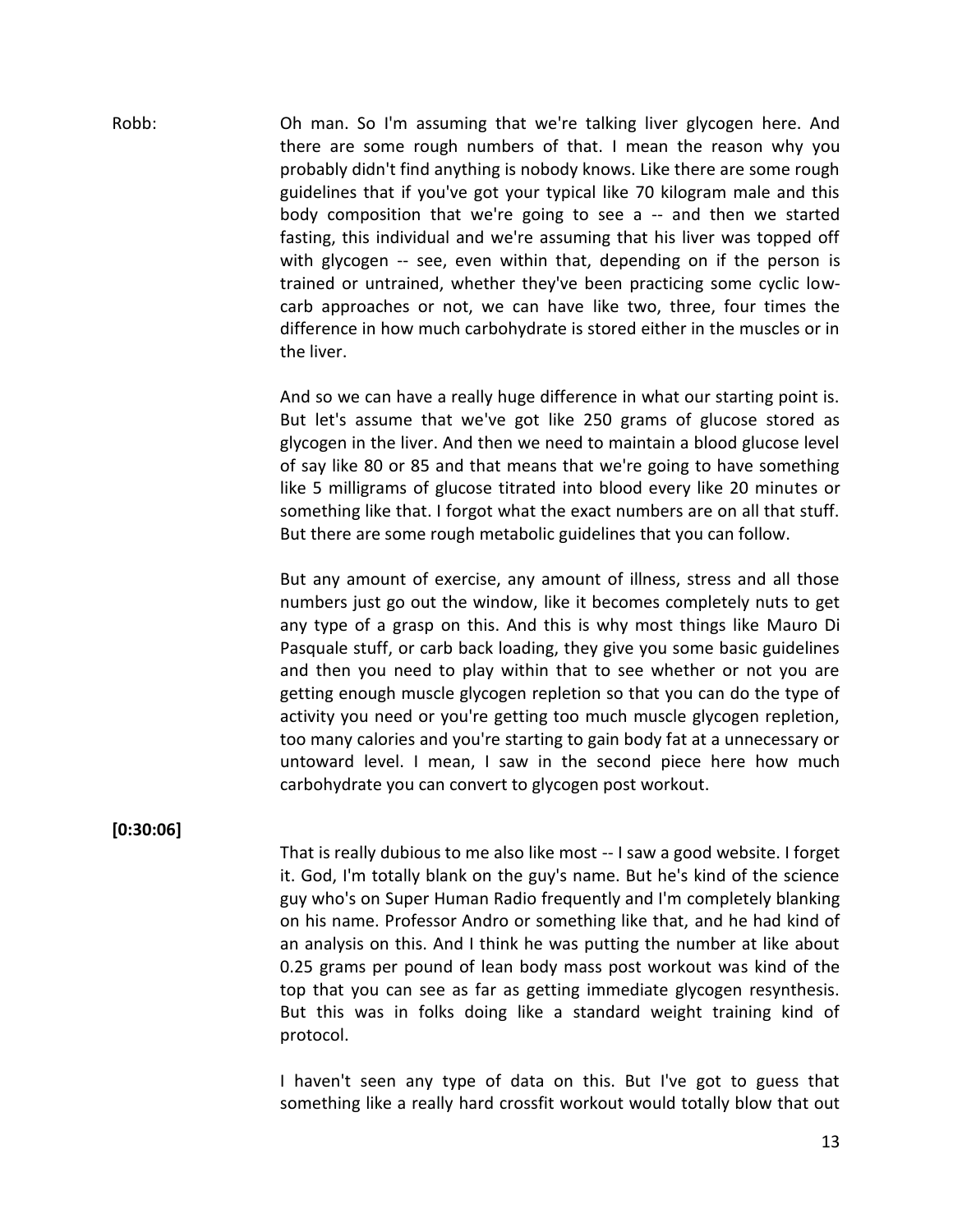of the water, because you're hitting like every muscle fiber on some of these things from like your earlobes to your toenails. You're not just hitting them, but you're driving them to exhaustion, completely knackering and tanking these things.

And that's where with the crossfit athletes, I've actually seen benefit of carbohydrate intake post workout on these big burners way above what I see in virtually anybody else. The only thing coming close to it is MMA athletes when they're doing a really hard grappling or sparring session. And even that, I typically see the crossfitter seem to benefit from even more carbs post workout as far as kind of a recovery deal.

So these are interesting questions, but I think your possibly overthinking things like the basic guideline that you usually get out of something like an anabolic diet or the carb back loading will get you within striking distance and then you just need to tinker with how the recovery is going, how the body composition is going and that's going to give you a little bit of fiddling back and forth.

And all of that, let's just say, I put out some sort of number here and now let's say that you're work environment changes so that you went from being relatively sedentary to now being on your feet running around all day, that's going to completely change these numbers.

So I mean, there's so much individually and customization potential there that any type of -- you're going to get nothing more than a guideline and the guideline is going to get you within spitting distance of where you need to be and then you're going to have to just pay attention to what you're doing to be able to get it really dialed in.

- Greg: Yeah, this sounds like a recipe for like serious neurosis right here.
- Robb: Yeah, yeah, yeah, yeah. I can't see anything good come out of that level of scrutiny relative to just using a basic protocol, get close and then see how you'll look, feel and perform and make adjustments based on those goals and those parameters. Yeah.
- Greg: Okay. Outback workout. Liam says, Robb and Greg, I'm moving into Outback Australia for work. Needless to say, unless I purchase a fighter jet, I'll be unable to make it to a gym. A single kettlebell and TRX enough to stay jacked? How would you structure it? Goal is to simply maintain some sort of physical nature. Thanks, boys.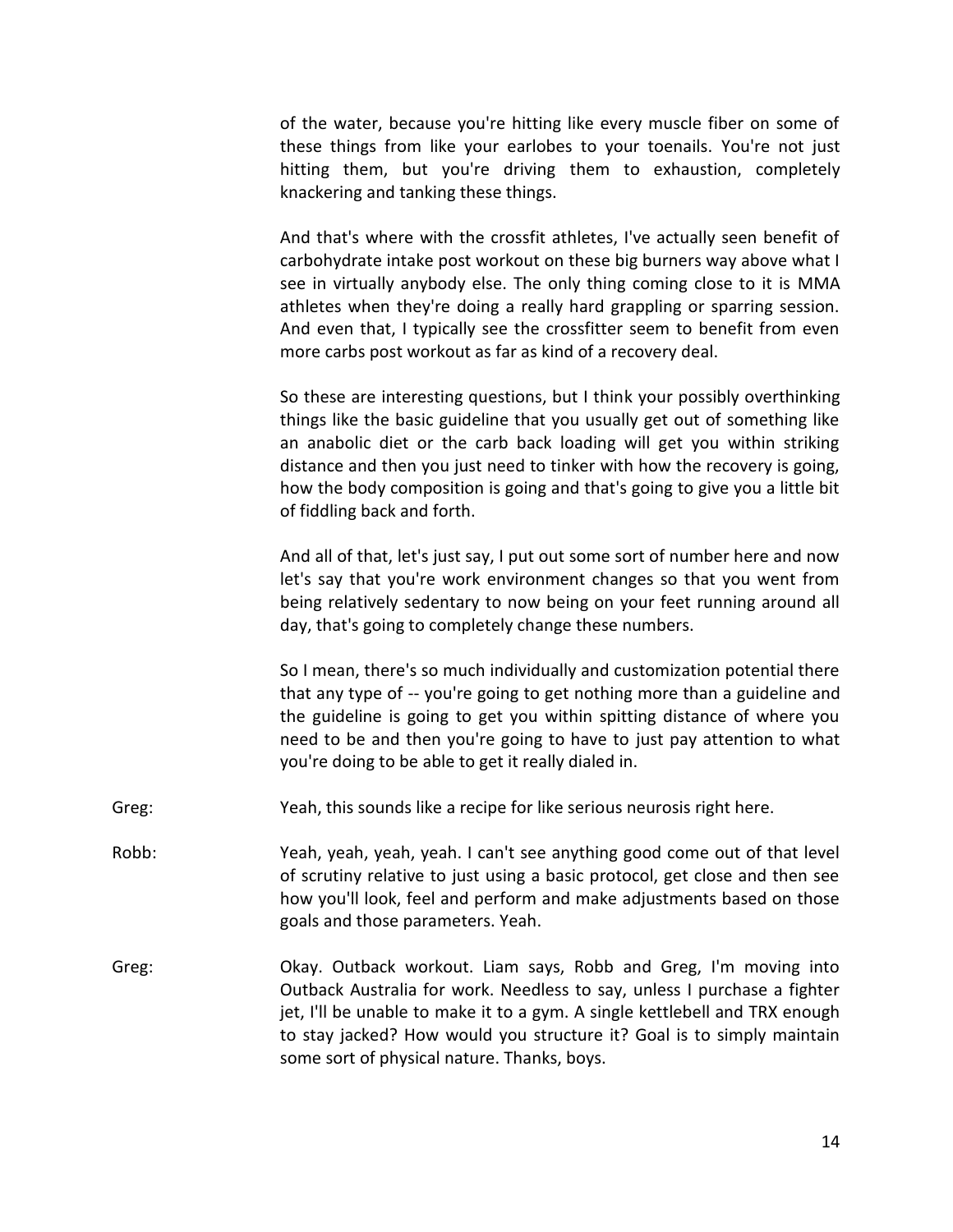Well, the question is if a single kettlebell and TRX is enough to stay jacked. The question is are you already jacked? I've seen that question before.

Robb: Because maintenance is way easier. Yeah.

Greg: If you are already jacked and you're eating well, then that's probably enough to stay jacked.

- Robb: Yeah.
- Robb: If you are ...
- Greg: Go ahead.
- Robb: I was going to say, I think like TRX or set of gymnastics ring for the upper body if you follow Chris Sommer's stuff, if you follow Ido Portal stuff like there's some great progressions within all that, some body weight, strength stuff, one arm chins, handstand push-ups on the ring, front levers, back levers, skin the cats, all that sort of jive, like you can hit the upper body pretty good, I think even without the kettlebell, you can do some pretty nice work with pistols. It's not too hard to rig up some sort of a sled to push or pull for some posterior chain work, do some bounding, box jumps, sprints. And I think you can have a nice program built around that. And just some sort of gymnastics ring kind of apparatus for some of the upper body, like giving you handstand push-ups.

I think that that would be a great time to get really, really good at some handstand walking, one-arm chins, get some sort of a sled to push and pull, do some lunges, do some sprints. I think you could be in pretty damn good shape and have a lot of fun with that.

## **[0:35:06]**

Greg: Yeah, there you go. Okay. I feel like this one has been covered several times -- the next two actually …

Robb: Fifty times.

Greg: … have been covered a million times. But Nik Hawks says, gentle people -- I don't know who he's talking to -- I was wondering what your thoughts are on sleeping in total darkness. I hate it hitting on the bunch as part of the total Paleo lifestyle. But I feel like I'm missing some info.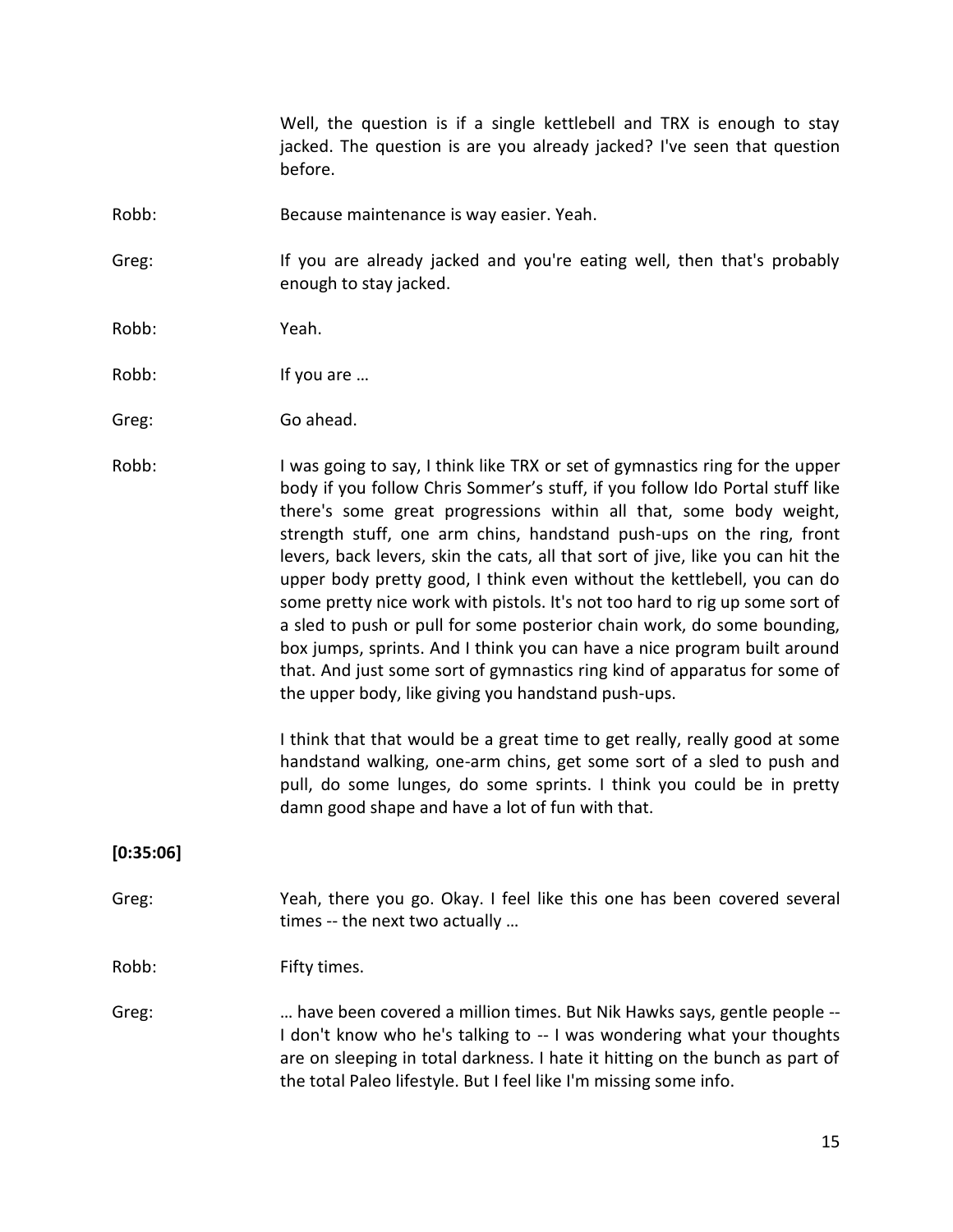I sleep outside pretty regularly and I've noticed that no matter where I am, inner city or out in the wild, there's always some ambient light. On full moon nights, you can forget about any kind of dark time. How could we have evolved to sleep in total darkness if we never or rarely actually experience that condition? Cheers and fuck yeah.

Robb: So I did a very extensive blog post on this maybe a year and a half, two years ago. And the problem that we face is that our photo period is just kind of goofy compared to what it used to be in the past. We have electric lights which when we get the blue and green wavelengths of light going into our eyes, that communicates with the hypothalamus and that tends to suppress the conversion of serotonin to melatonin and so we don't sleep as well. We have elevates cortisol levels. And so part of what I'm trying to do on making the recommendation to sleep in a completely black room is that we are finally for once turning that signal of light off.

> And it's to try to make the best that we can out of the situation that we're living it. If people aren't using electric light, even if they were just using like fire and candles and stuff like that, the wavelength is quite different in our electric lights and the intensity is quite different. And so, if we're actually getting some daytime sunlight on our person and in our eyes and then we experience sunset and then we have some very modest light sources, I wouldn't be as freaked out bout pestering people about trying to sleep in a completely dark room.

> But the reality is that people don't live that way. Typically, people don't do these things. So the completely dark room is just the last ditch effort to really try to shut off all wavelengths of light going into our eyes and try to get the best, most sound sleep that we can.

> And so yeah, from this evolutionary perspective, we typically didn't experience absolute blackness all the time, absolute dark, but overall, our total photo period was quite different and much less typically than we're getting now. And it's interesting because we don't get the peaks, the extremes -- and again, Art Devany has talked about this stuff for a long time -- we don't get the extremes of photo exposure like being out in the noon day sun and getting that both on our skin and in our eyes and all the kind of biophysical effects that we get from that. So we don't get the extremes, but then we are scrunched into this kind of grey zone, middle land where we're not out in the sun. But then when we're indoors, even at night, we have reasonably high output lighting that is suppressing melatonin production and is kind of extenuating cortisol production.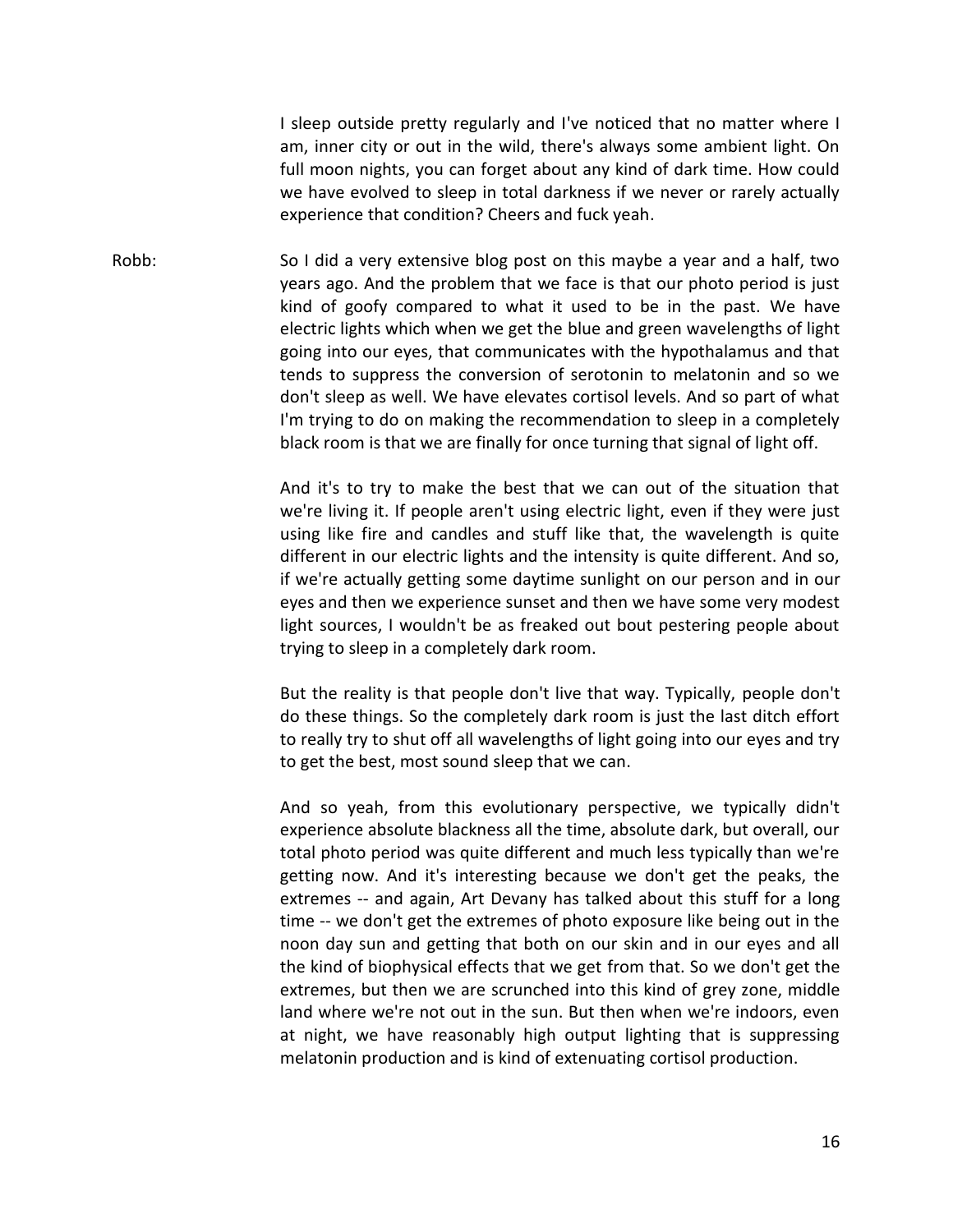And we have Dr. Kirk Parsley coming on the show, I believe the show after this one and he's a sleep expert. As former navy seal, has worked with the West Coast seals for a number of years. And we talked about a lot of this further. But I did a blog post, I think the title is like Sleep, Sleep, Sleep. So it shouldn't be too hard to find. So check that one out and it kind of gives a little bit more of the hows, whys, what's it's behind all this.

- Greg: Yeah, you just got to remember that it's not historical reenactment. I think that trips a lot of people up. This is not exactly what cavemen did. Well, that's not what anyone is saying. Well, some people are saying that but they shouldn't be.
- Robb: Yeah, and you know where you can spackle something together like I try to go to bed as early as humanly possible, having a kid and like in the evening, we've put dimmer switches on all the lights in the house. So in the evening, I tend to flip on the dimmer switches. If I have to do some computer work, I use my f.lux program and my sleep is way better when I do that.

One of the bummers of traveling is that I don't kind of have that environmental control and that my sleep isn't as good. So to a degree that we can control some of the stuff then I think you use the kind of caveman model to make some informed decisions. But then from there, we just kind of do the best damage control that we can.

Greg: Okay.

### **[0:40:00 ]**

- Robb: Ready to talk peanut butter? Peanut butter.
- Greg: Ready as I'm going to be. Tyler says, conventional wisdom says that a great source protein and fats but the Paleo community is quick to avoid them, like the plague. If there are any benefits, would organic be a step in the right direction or does it really matter? Please put this one to rest once and for all and my extra chunky vice that is peanut butter. P.S., the show rocks. If it were up to me, I'd give you guys a spot on primetime TV and fire the idiots who thought it would be idea to have actors play doctor and give health advice to millions everyday. Good luck with that.
- Robb: Yeah, I don't think we can make it on primetime too long. So the deal with peanut butter, it is delicious. The worst peanut butter in world is better tasting than the best almond butter that I've ever had. Like there's just no two ways about it.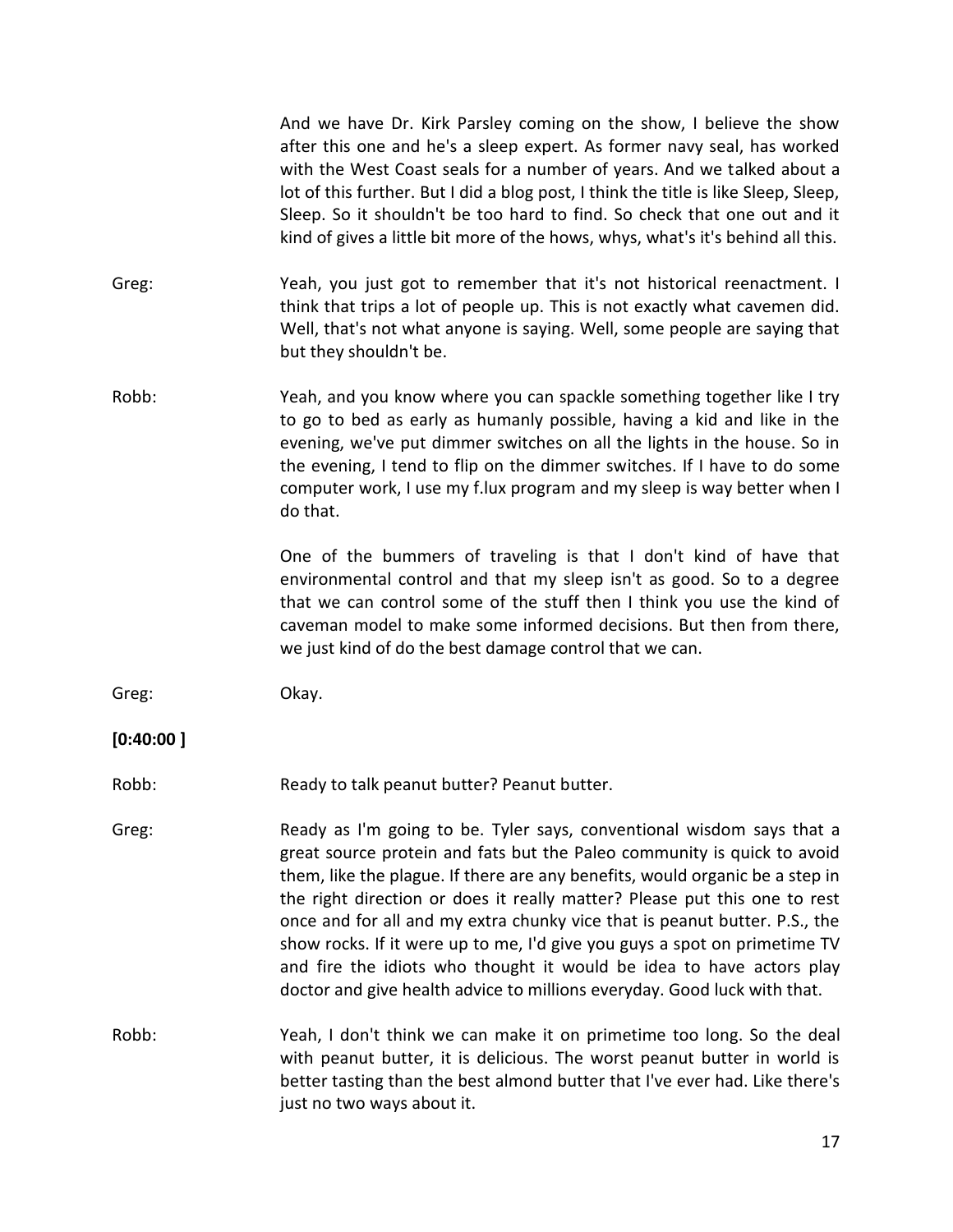Peanut butters are gift from Satan himself as far as the flavor goes. The bummer with peanut butter, kind of two pieces. Typically, it's a reasonably potent source of aflatoxin which is mutagenic, teratogenic mold byproduct, really nasty for the liver. Not nice stuff. Interestingly, you get more aflatoxin from organic peanut butter than you do from the Monsanto wise, herbicide, fungicide, sprayed, conventional stuff. So that's just kind of an interesting aside.

Peanuts as just immunogenic item and sometime we'll get Mat Lalonde back on the show and he can go down the rabbit hole pretty deep on this. But the type of proteins that are found in peanuts are very, very irritating to the body. And they have kind of two interesting features. One, they are pretty crafty at making it through the gut intact like peanut lectin.

And so we can feed people peanuts and then we can see increased concentrations of these immunogenic proteins in their circulation and this is possibly part of the reason why so many people have all of these really severe peanut allergies, like it ranges from hives all the way up to anaphylactic shock that can kill somebody.

And occasionally when I'm on a flight, you know, you'll get the stewardess chiming in over the intercom saying, we have somebody who has peanut allergy. Please don't eat any type of peanut products because the closed confines of a plane and the recirculated air, person in the front of the plane is eating a bag of peanuts, person back at the plane is allergic to peanuts, and the person back to the plane can go into anaphylactic shock from that. And without and epi pen and some medical intervention, the person can die depending on the severity.

Now, is everybody reactive to the same way? Absolutely not. There's a huge spectrum of reactivity. But whenever we have a pro inflammatory kind of situation, then we increase the likelihood of atherosclerosis. And there's some pretty good studies showing the atherogenicity of peanut and peanut products. We have increased likelihood of autoimmune diseases. Clearly, the allergies and stuff like that are increased kind of problem.

So peanut butter is one of those things that I just encourage people to again, pull it out of the diet, reintroduce it, see how you do. It is delicious stuff. I wish somebody would come with a low allergenicity peanut butter that maintain the other, it's got some nice mono and saturated fats, the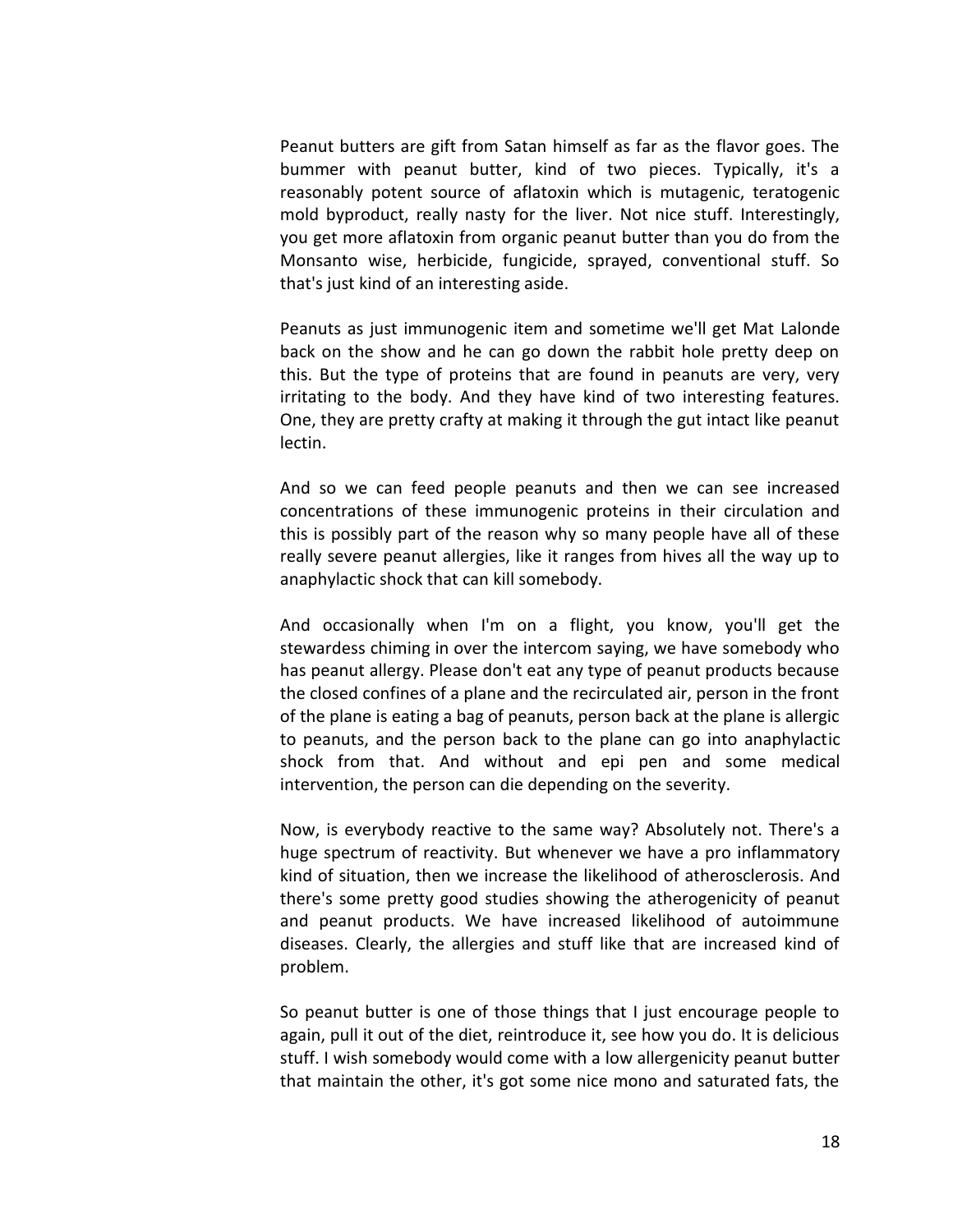protein content is okay, although, it's a third world protein so I'm not hanging my hat on that as a protein source.

But the shit is delicious. I mean it's just yummy. And it feels like soul food. It's so yummy. So I wish they would cook a low allergenic variety of peanut that still taste good, didn't cause my testicles to fall off because of whatever genetic tinkering that they did with it.

But I guess that's kind of the big picture deal with peanut butter, delicious but potentially harmful, but clearly, a broad spectrum of reactivity to it. And so that's where it's kind of left up to you guys to do some tinkering with it if so choose and if you just want to append the jar of extra chunky, Skippy that's salted. Oh man, my mouth is watering even thinking about it.

Greg: One of the Crossfit Norcal memories that's seared into my brain is you sitting at the front desk just eating like an entire jar or macadamia nut butter with a spoon.

## **[0:45:01]**

- Robb: That stuff is pretty good.
- Greg: **Just going to town on that thing.**
- Robb: That one up there is close to a good jar of peanut butter. It's pretty incredible. It's damn fine for a mass gain.
- Greg: Okay. Nikhil, or something like that, says, hey guys, great show. Keep it going. I've been Paleo since 2010 and I'm loving the really positive benefits it's had to my health. My question has to do with recommended Paleo snacks for snack bars. There's a snack bar at my job and it's full of the usual foolishness like Snickers, M&M's, and other stuff. It's pretty successful, people love junk food. I want to replace the present junk food with Paleo friendly snacks, but I need to convince my boss the things will sell and at a good profit. I was thinking of buying some bulk purchases of high quality Paleo type snacks online to save money. What Paleo snacks do you guys that I can use to undermine the sugary stronghold? Thanks.

Perhaps Wellfoods.co.com might have some …

Robb: Yeah, possibly wellfoods.com. Yeah, I mean we have some great stuff in there. And I definitely state other than the jerky, I think jerky kind of passes mustard as a food, maybe a quasi-food or a snack food. But the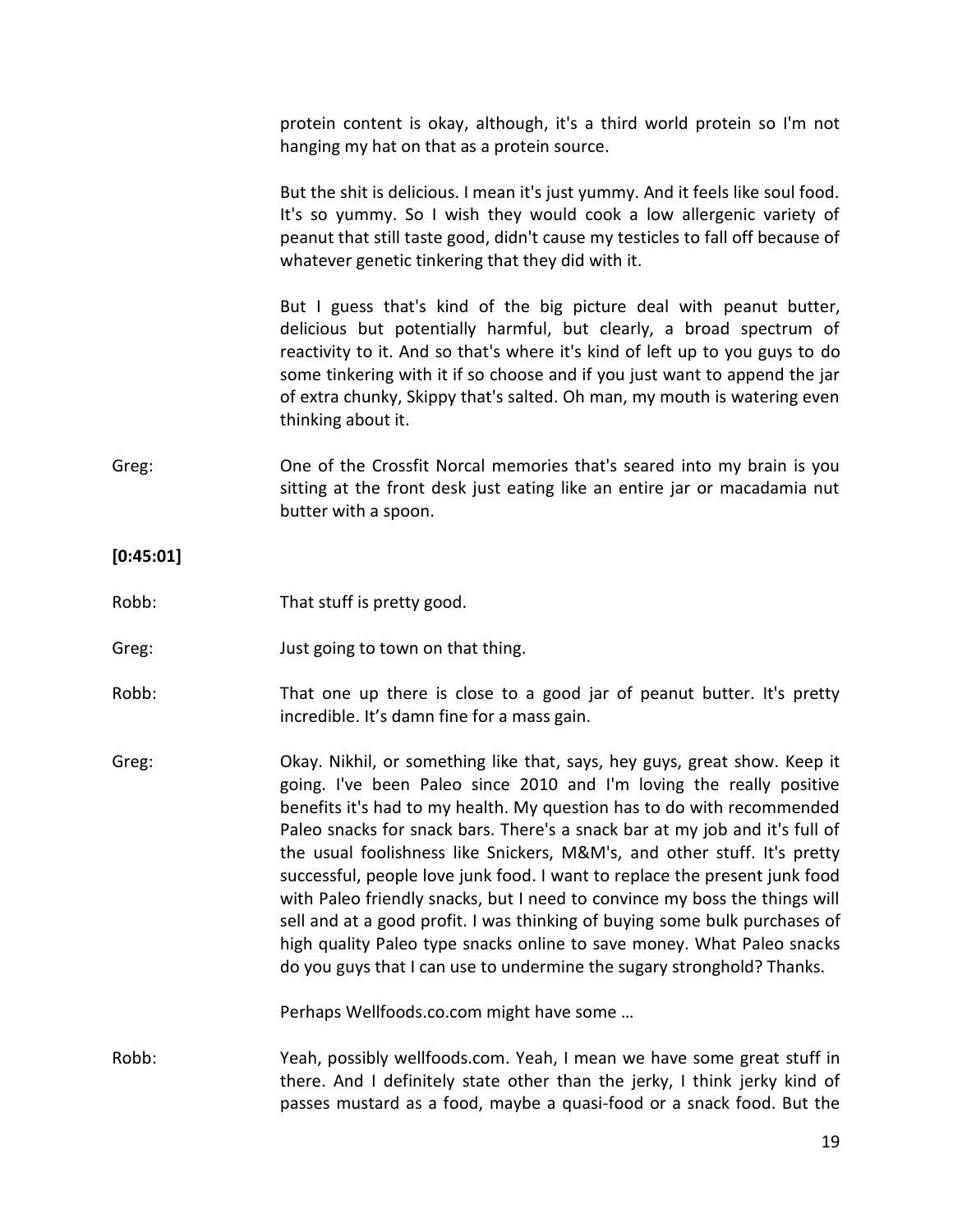almond cookies and all the rest of that definitely snacks, definitely on the more tweedy quasi-junkfoody kind of side of the equation.

But they're gluten free, they're portable, they have a decent shelf life. When I've done some pretty extensive backpacking and stuff, I've grabbed the almond cookies and they're just very nutrient dense. They have a good amount of carbs, good amount of fat, not a ton of protein, but I chew on a little bit of jerky and they're just really nice and portable and all that.

I know there are a ton of other -- there's like Paleo treats and caveman treats. There's a zillion different things out there. I don't know about price point relative to like Almond Joy and Snickers and stuff like that. I suspect the price point on Paleo snacks is probably going to suck.

But I don't know, you know. They definitely are -- I would say they're generally healthier options just because we're avoiding gluten. Typically it's not quite as much sugar. There's still a little more nutrition in there as far as like vitamins and minerals and stuff like that.

But at the end of the day, it's snack food. Like it's not the -- it's not going to get you on Jack Street eating that stuff like what are you going to do tonight. Anybody who tells you that it will is lying or you've got an incredible amount of gear that you're taking in which case at some point I guess bad diet can be overwhelmed by some amount of anabolic use.

The Westside guys seem to be testament to that. So, that's all I got for you. There's a lot of different options out there. Check them out. If you want to check out Well Food, shoot Kate an email. I'm sure that she would hook you up with the wholesale account if you wanted to offer that stuff at work and be able to have some margin to be able to make a little bit of money.

That's what our whole affiliate program is about. So, that's about all I got.

Greg: Cool, all right. Marco says ...

Robb: Is this the last one?

Greg: Yeah. Hi, Rob and Greg. Last year I visited a dermatologist and paid \$180 for a five-minute chat about my skin. Fuck him. He told me not to train. What dermatologist tells you not to train?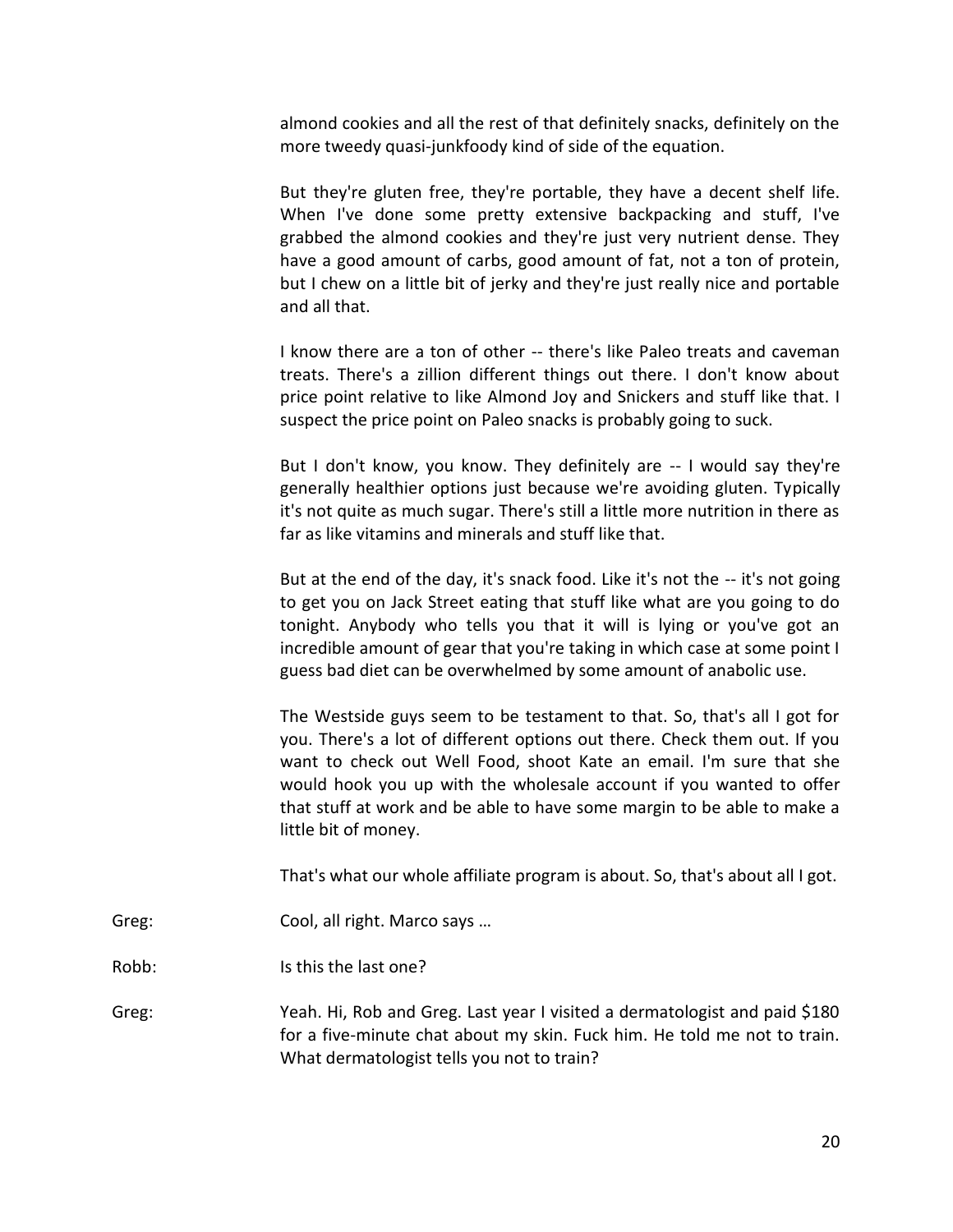For the past three years of my life I've been diagnosed with tinea versicolor. For the most part, I don't really mind looking like a leopard but it does bother me from time to time when my skin becomes red and itchy. I know it's much more prevalent in hot environments, so that sucks because I live in Australia and it's pretty humid here.

I also train in BJJ with a couple of sessions of weightlifting, and Kettlebell work during the week. I don't plan on stopping BJJ, so I know that probably won't help the condition.

After some digging around, I found some natural remedies such as aloe vera gel and Saprox that might work. There's also some info on selenium supplementation in treating tinea versicolor.

Is there anything you suggest, foods to avoid or eat more of, supplements, herbals, hippie crap, et cetera? Your help is greatly appreciated. Thanks for all the coffee-filled drives to university while listening to your podcasts.

Robb: Hippie crap should cure everything. It should be like Chuck Norris tears.

Greg: Right?

Robb: You would think but -- so, this tinea versicolor is a skin borne fungal infection. Gosh, you know, I'm surprised that there's not some sort of like a topical like metronidazole or something like that that could be helpful.

> Teatree topically might be helpful. Doing -- if you can track down like a good yeast protocol which is basically like a ketogenic type GAPS diet kind of deal where super low carb starve out the yeast.

**[0:49:57]**

Some people use some Wormwood and some different stuff trying to make sure that they cover all the other potential gut pathogens. This is where tracking down a solid functional medicine doctor can help you because they will have an established protocol that you won't need to make up all the parts and pieces.

But it seems like some sort of an anti-fungal protocol starting at the gut level and then working outwards. Clearly, a ketogenic or low carb approach is going to suck with BJJ. Yeah, there's just -- there are two ways around that.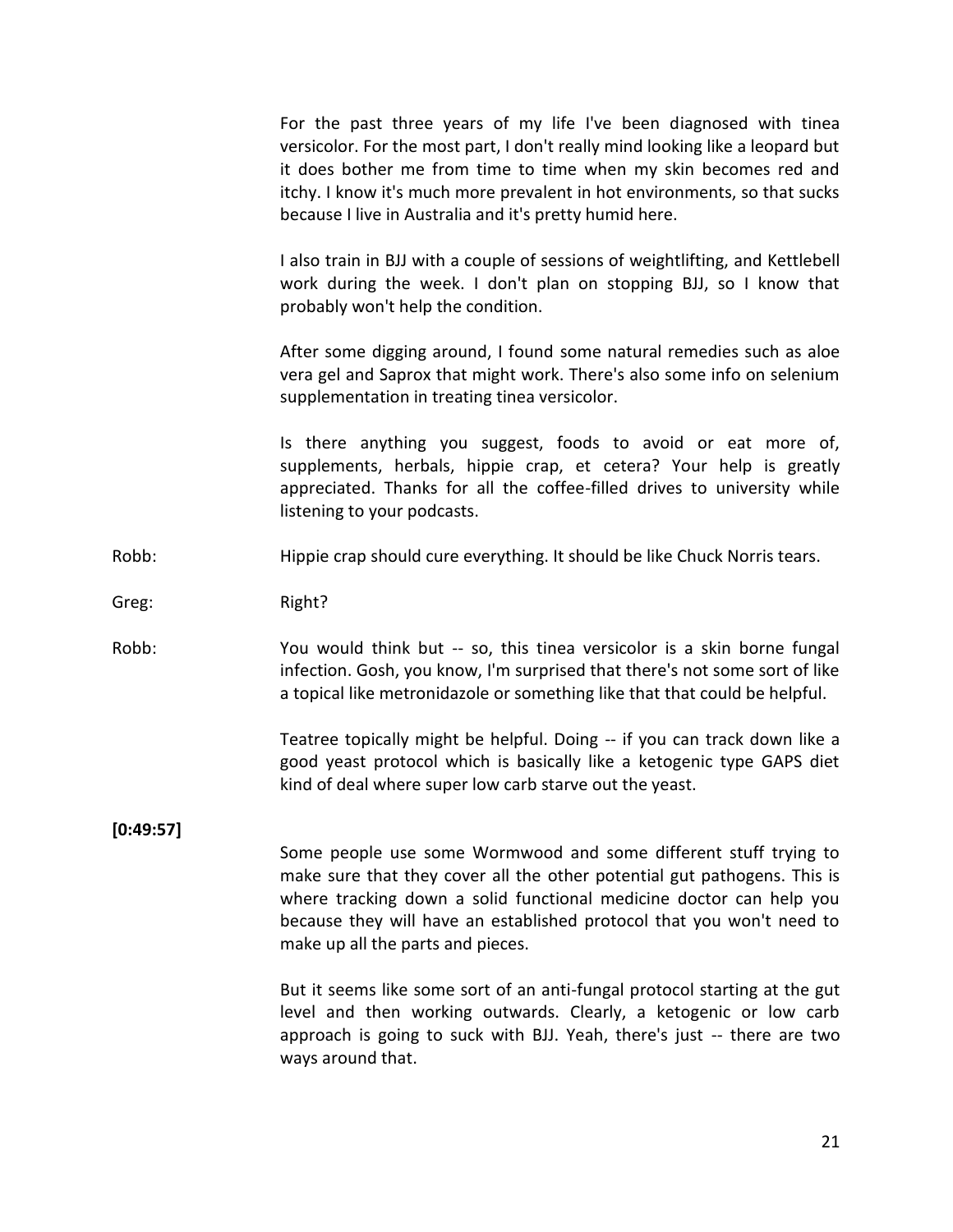That's not going to be great. But it seems like that and then maybe even - - I'm surprised again that there's not some sort of like a topical kind of ointment cream, anti-fungal agent that could be used to kind of prop this up.

I know there are some oral anti-fungal agents also and they're not super benign on the liver, but I'm just curious if there could be any possibilities there where you double whammy this thing, ketogenic diet, yeast protocol dietarily and kind of lifestyle wise.

Get some sun and then some sort of an oral anti-fungal potentially but which clearly you'd have to go back to your GP or possibly the dermatologist might be helpful there but it sounds like they're pretty unhelpful all the way around.

So, that's what I've got on that. Like it seems like there should be some way to address this. It's a fungal infection. It seems like there should be some way to address this. But again, it would probably start at the gut level and then work outwards.

| Greg: | Cool. All right.                                                                                                                                                                     |
|-------|--------------------------------------------------------------------------------------------------------------------------------------------------------------------------------------|
| Robb: | Dude, done-ski.                                                                                                                                                                      |
| Greg: | That it?                                                                                                                                                                             |
| Robb: | I think that's it. Wait, what else have we got? Any new exciting you need<br>to tell people?                                                                                         |
| Greg: | No. Go check out performancemenu.com or you'll regret it. You'll have<br>bad dreams.                                                                                                 |
| Robb: | Or Greg will track you down in your sleep and duct tape you to your bed.                                                                                                             |
| Greg: | Yes.                                                                                                                                                                                 |
| Robb: | It's always possible.                                                                                                                                                                |
| Greg: | After feeding you a bunch of water, yeah.                                                                                                                                            |
| Robb: | Yeah. Okay, dude. So, 180 in the books. Next week we have Dr. Kirk<br>Parsley talking sleep and other shenanigans. Episode 100 of the<br>Performance Menu is screaming forward here. |